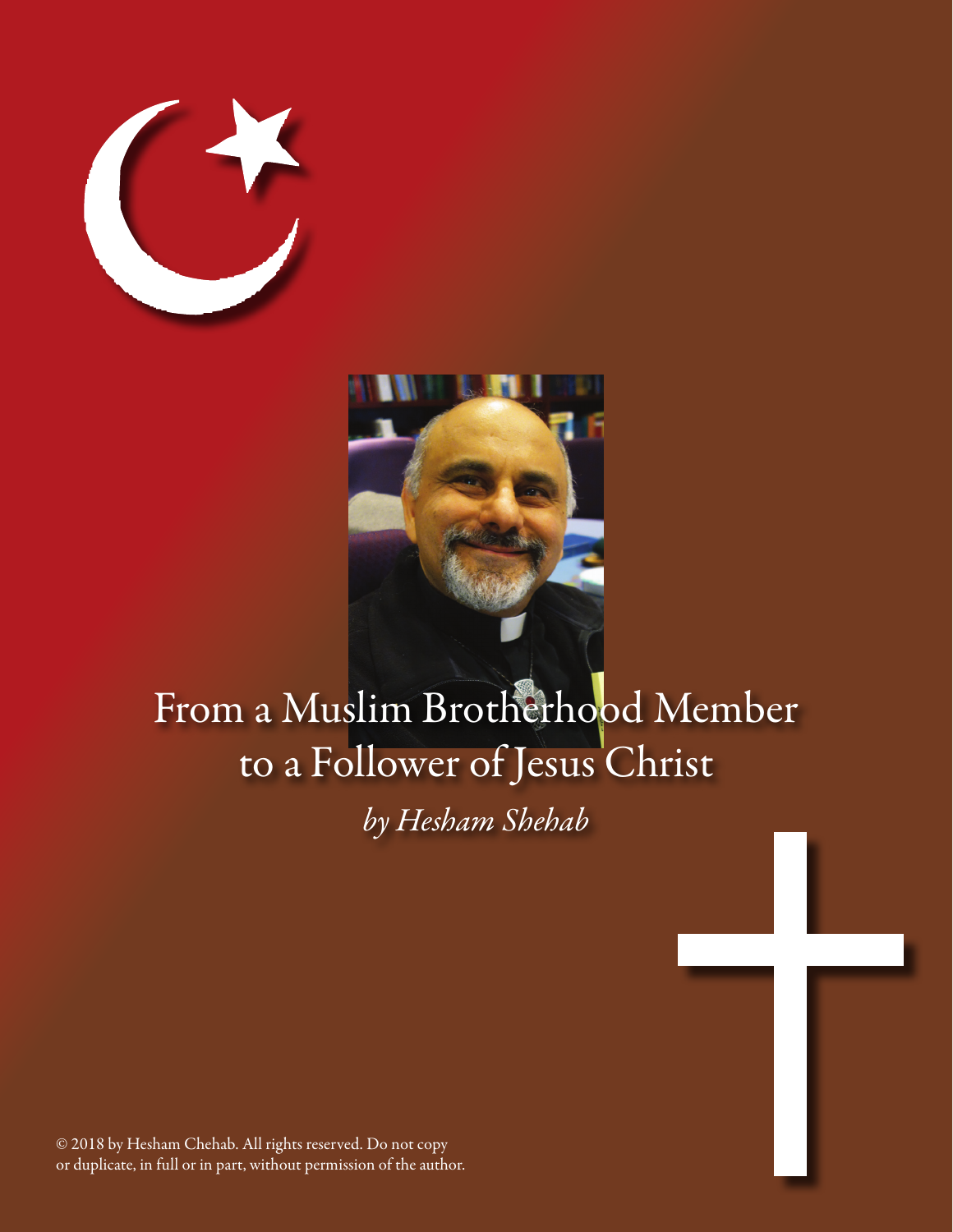## **From a Muslim Brotherhood Member to a Follower of Jesus Christ**

*by Hesham Shehab* 

Who am I? What is my true nature or essence? What is my true identity? What is my greater purpose? How should I live my life? What is death? What happens when we die? Is there a god, and, if so, what is his nature?

Most of us do not walk around every day asking such questions, but in times of upheaval, we will experience existential crises. When our normal life is stripped away by separation from those we love or by some tragedy, we start asking questions. Soul-searching starts over one's own religion or faith and may remain focused there or go beyond to explore other faiths.

This author was born in 1960 in a Sunni Muslim family in Lebanon and started seeking the Truth at age twenty after two tragedies devastated and decimated his family.

## **Early Childhood**

From early childhood, I became aware that the country in which I lived was divided along sectarian lines between Christians and Muslims. I learned that my family is one of the biggest in Lebanon, and that we descended from the tribe of Muhammad, the Prophet of Islam (570-632 A.D.). Historians say that we came as warlords with the Arab conquests of Lebanon, Syria, and Palestine. Nowadays, the Shehabs number more than ten thousand people in Lebanon.

Playing as a young boy in the few green fields left in Beirut's growing "forest of cement," I realized that boys who had different names like Pierre and Tony were Christians. Muslim boys had Arabic names like mine, or names that combined words like "Muhammad" and "Allah," which I heard in the Muezzins' call for prayer chanted from the minarets. I also became aware of the words used by the older generations of Muslims to describe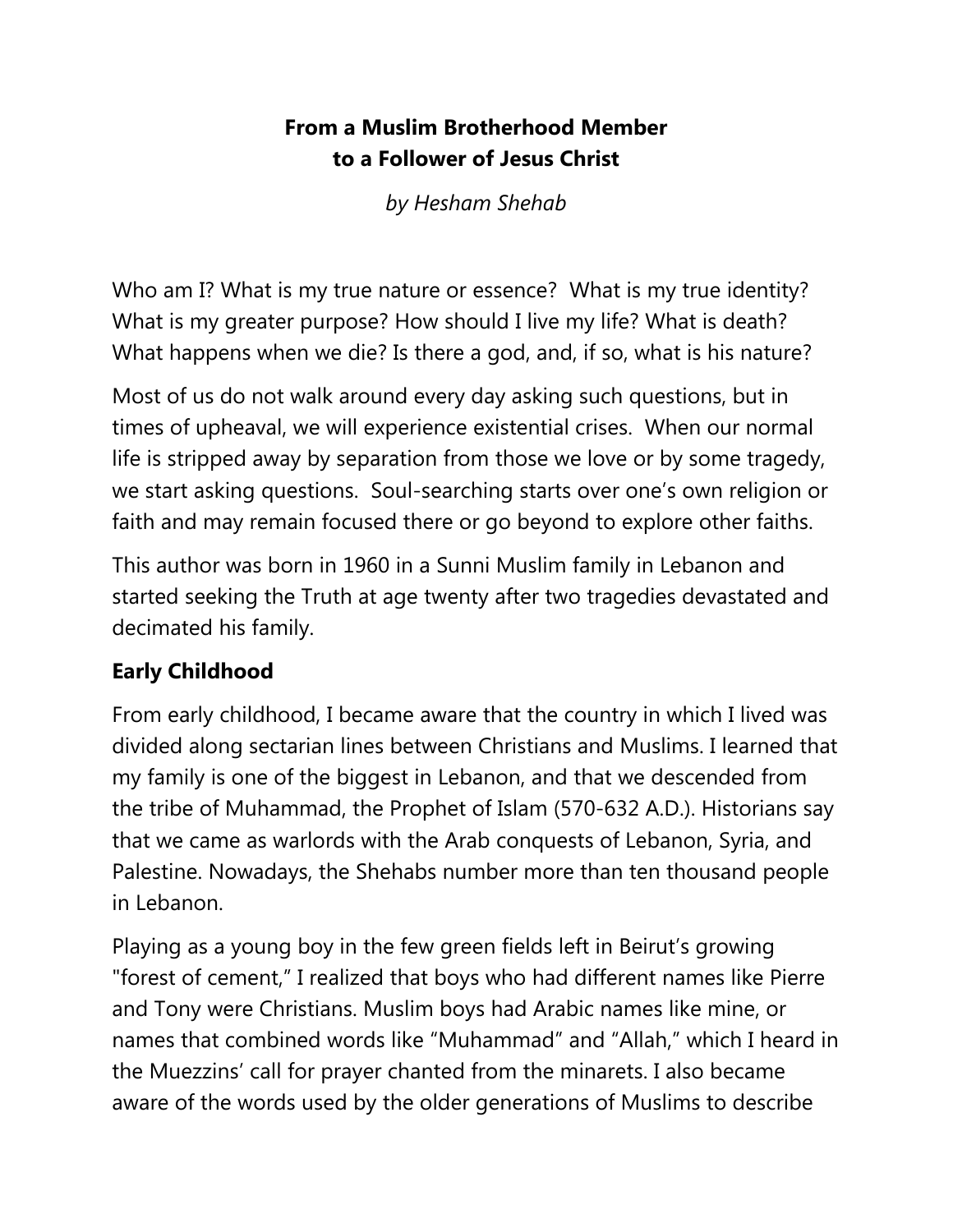Christians. I heard that Christians "eat those filthy animals" (pigs); drink those "stinky liquids" (whiskey and Arak, a Lebanese wine); get drunk and lose their composure; and that their women were loose and have neither honor nor chastity (even though I did not know then what chastity meant). I could see then that their women dressed in more revealing clothes, unlike my mother and our female relatives who covered their heads and wore skirts or overcoats that went way below their knees.

The boys with French or Western names sided with each other in any quarrel that took place, irrespective of what was right or wrong. In those days, a disagreement over marbles would lead to a fight between the Muslim boys and the Christian boys.

I remember two incidents clearly. In the first, my cousin chased a Christian boy to beat him up. In his attempt to escape, the "cowardly" Christian scampered across the street and was run down by a car. We did not see him for weeks, and it seemed that nobody felt sorry for him. "Allah has punished him," we thought. "He had it coming."

The second incident occurred when Pierre, the youngest brother of the wounded boy, appeared from nowhere, banged me on the head with a piece of wood that had a protruding nail, and ran away. I cannot remember why he attacked me, but I still remember how a teenage cousin of mine dragged me home, weeping and with blood trickling down my cheeks and into my eyes. Then six or seven, I did not understand the reasons behind the animosity between Muslims and Christians, but I still have the scar of that attack on my forehead.

## **In the Ranks of a Muslim Militia**

I was only 13 when the Muslim Brotherhood, an extremist Muslim group, recruited me two years before the Lebanese civil war broke out in 1975. The group in Lebanon adopted another name, Al-Gama'a al-Islamiyya. The Brotherhood was anti-Arab Nationalist and the feeling of Arab nationalism was still high after the death of its leader, Egyptian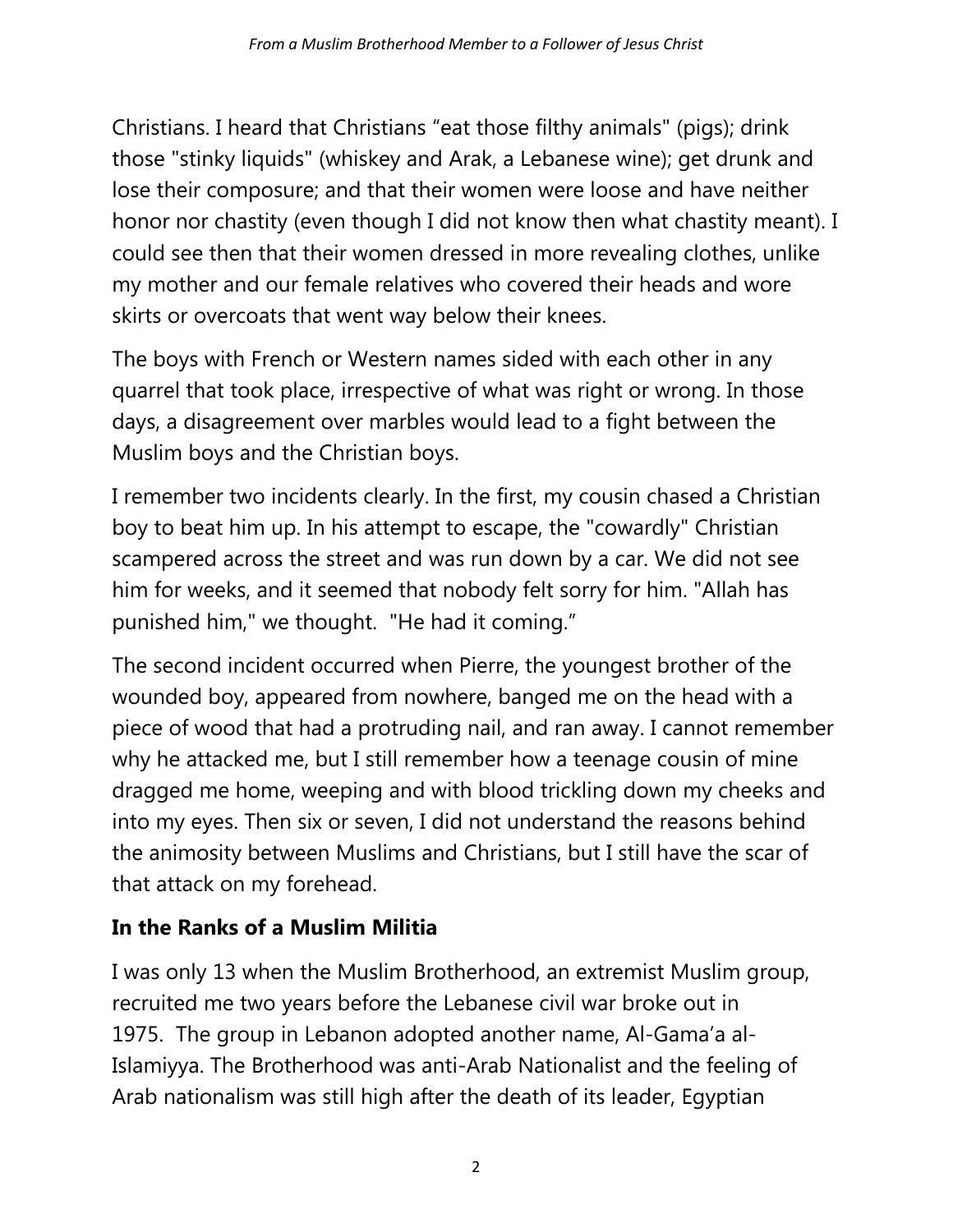President Gamal Abdul Nasser. Nasser had accused the Brotherhood of collaborating with the British against his regime.

 I was able then (I thought, in the ranks of that faction) to comprehend the big picture of the sectarian community in which we lived during the 1970s in Lebanon.

My late elder brother, Toufic, then 14, and I were first attracted to that Muslim faction by a group of teenagers studying the Qur'an in the mosque built jointly with our neighborhood school. We heard its call for prayers five times a day and it was only a three-minute walk from home, so we did not have to go far to get there.

Kamal, the young man who was leading the discussions in a corner of that mosque, was around 20. He was bright and educated and drew our attention to the political privileges of the Christians, the large "minority" in Lebanon, and the grievances of the Muslims, the majority. He asserted how shameful it was for the descendants of the Caliphs, who once ruled the world, to have a Christian president.

Before the Ta'ef agreement that officially marked the end of the civil war in 1989, the president of Lebanon headed the executive authority but was not accountable to anybody. The prime minister, who was decreed by tradition to be a Sunni Muslim, was sometimes like a puppet in the hands of the Christian president and took the blame for all the political and economic crises in the country. Kamal said that the Christians were put into that position superior to the Muslims by the French colonizers in the 1920s.

We understood then that we were second- class citizens in our homeland and deprived of our full rights. We were denied the top positions in the government and had no clout in any public sector. We felt that our rituals and holidays were not respected. Christmas and Easter were celebrated in the official media, while our holidays went unnoticed. We were even denied the right to have Fridays off for the weekly Muslim ceremonies in mosques.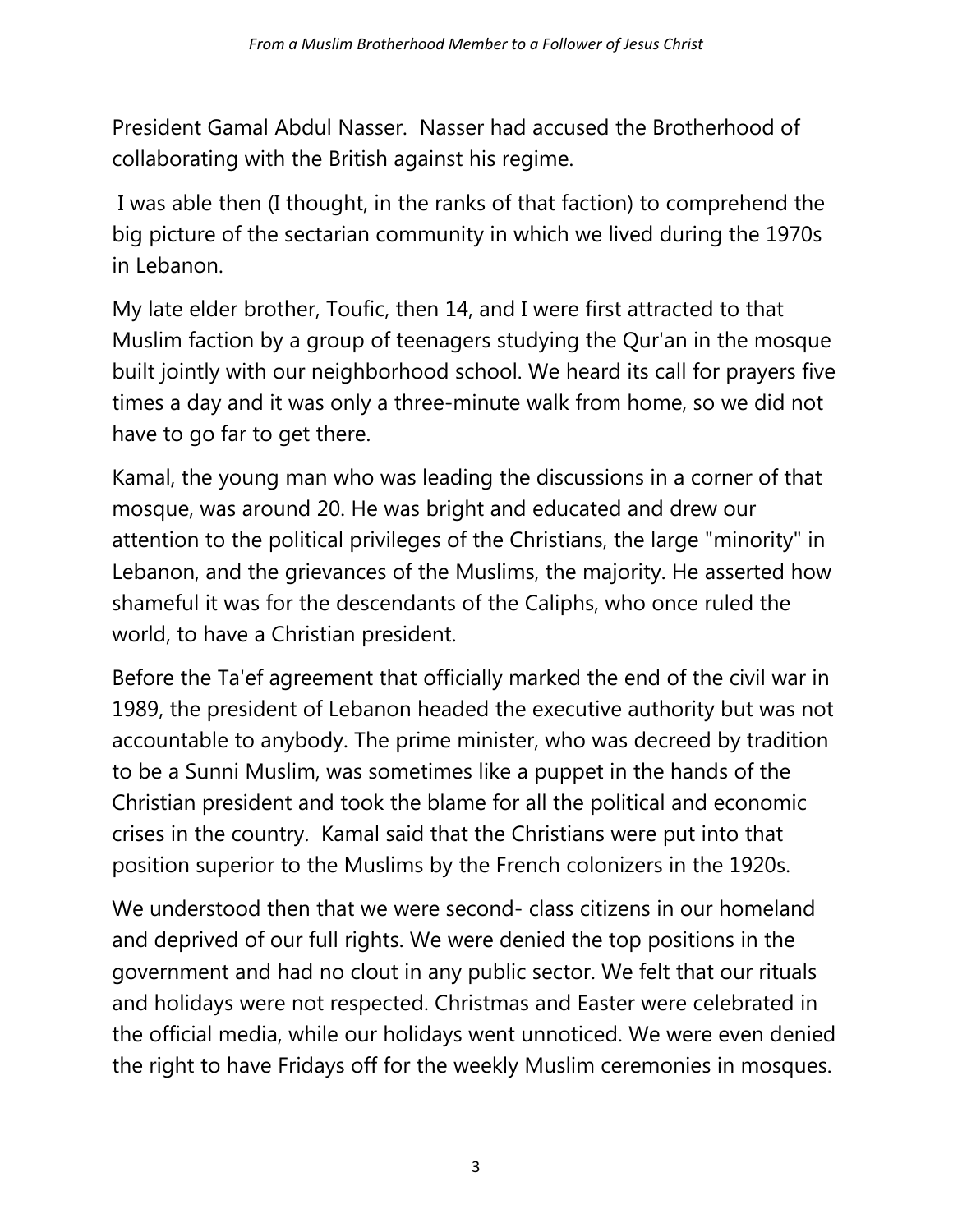In addition, we believed that most Arab Christians or Armenians could be naturalized and become Lebanese because churches and the official authorities helped them in order to tip the demographic balance to their favor, while more than 250,000 Muslim Palestinian refugees (today they are a million) and 200,000 Kurds living for decades in Lebanon were refused naturalization. All the circumstances around us smacked of a "conspiracy" between the West, Israel, and the Lebanese Christians.

Kamal also blamed many Muslim politicians for "our miserable situation," but overall he blamed the late Egyptian president Gamal Abdul Nasser. Kamal said that Nasser was merely a demagogue who led the Arabs and Muslims astray or to defeat, and in 1967 lost what was left of Palestine to the Zionists. He claimed that Nasser had been a double agent for the West and the Soviet Union, crushing the Muslim movements in Egypt and pressuring other Muslim groups in the Arab world because they had the solution for our dilemma, and that he collaborated with foreign powers to keep us backward and defeated, in order to exploit us and drain our resources. Kamal asserted that Allah revealed Nasser's treachery and let him suffer shameful defeat in 1967 because he was following the way of the world, not the path of Prophet Muhammad. But Kamal often strongly argued that the solution was in doing what the early Muslims did: reestablishing the Caliphate that was abolished by Kemal Ataturk, the founder of modern Turkey. The Caliphate would be a succession of leaders wielding both mundane and spiritual authority over all Muslims across national borders.

"We tried pan-Arabism, communism, socialism, and capitalism, but failed. The answer lies in Islam. It is not impossible. We have a good example in Saladin and how he defeated the Crusaders," argued Kamal.

After two weeks, Kamal added to the Qur'anic reading assignment from books written by Sayed Qutub (Osama bin Laden's master philosopher) and the late founder of Pakistan's Al-Gamaa Al-Islamiyyah (The Muslim Group),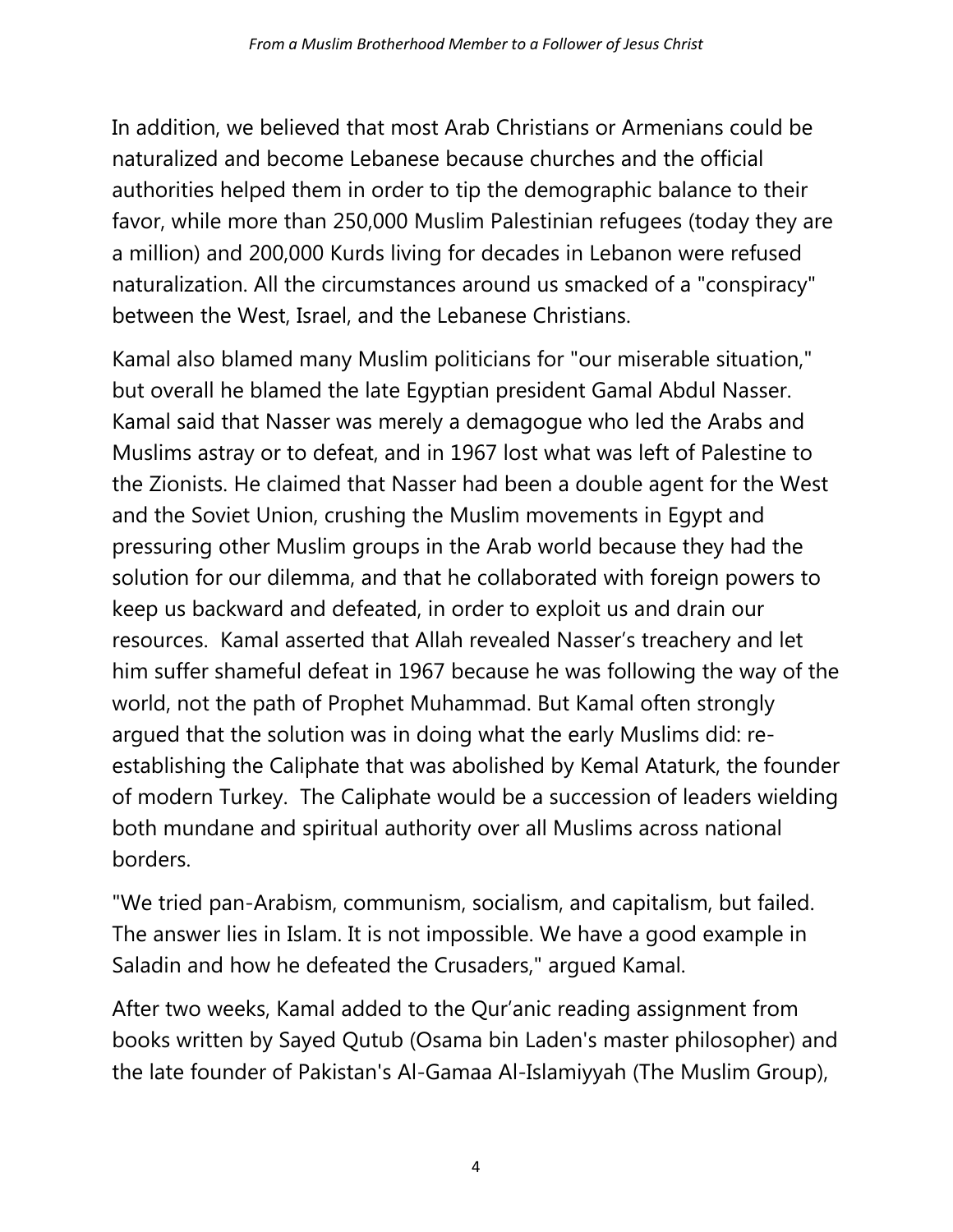Abu Al-Aala Al-Maudoodi. Kamal said that Qutub was able to explain what Allah wanted from us in this age of defeat and shame.

We understood from reading Qutub's works that the world is divided into two realms: the realm of Islam and the realm of unbelief. International borders are set up only to keep the Muslims divided. Muslims, if they are real Muslims, have to work for the foundation of a global Muslim state.

Kamal and other mentors in that faction taught us that the Christians were "unclean infidels," Crusaders, and an appendage of the morally corrupt West in the Middle East; that they were spies among us; and that their hostile presence should be taken care of.

Kamal confirmed that Muslim groups in Lebanon were part of an international revival movement that would topple the regimes, overturn the tables of history, and reunify the divided Muslim countries.

The situation in Lebanon was aggravated by the presence of the Palestinian refugees and the Palestine Liberation Organization (PLO), which found in the "wronged" Lebanese Muslims "natural allies." This relationship was enhanced especially after the death of Nasser in 1970 when Lebanese Muslims lost a major ally against the Christian Right.

The PLO began helping to arm Leftist parties and Muslim movements. Allied with the PLO, those groups formed a "National Movement" that mobilized the indignant Muslims, organizing nation-wide strikes, rallies, and demonstrations against the Lebanese government which was often accused of being biased in favor of the privileged Christians and extreme Rightist Christian militias. Those Christian factions seized every opportunity to engage with the Palestinians and their allies in street fights or armed skirmishes and get away with it unscathed because of their clout with the Lebanese authorities.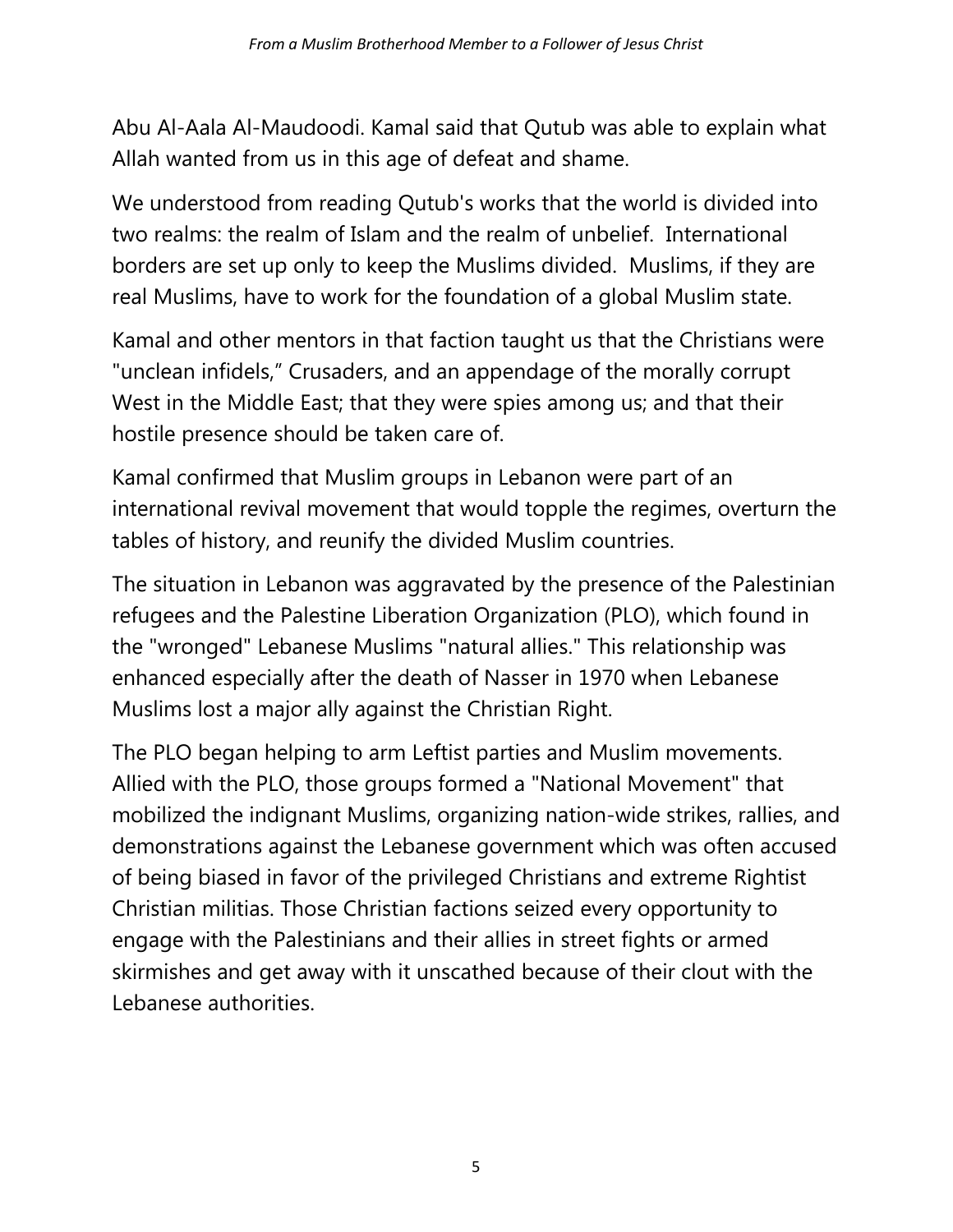Most Muslims believed then that some Christian parties had been training since the late 1940s to mow down the Muslims, with Israel as their main ally.

In 1973, my brother and I were invited to a military training camp. We felt that we were following the path of Muhammad or Saladin. In shabby buses we climbed the distant, desolate mountains of North Lebanon with others ranging in age from thirteen to sixty and most under twenty. With great zeal we were all chanting "Islamic songs" written by Muhammad Iqbal (a Pakistani Muslim poet and thinker who was considered one of the founders of Pakistan), Qutub, and others:

> "China is ours, India is ours. Islam is our religion. The world is our homeland. "

"Muslims… Muslims…Muslims. Wherever there is justice and truth, you find us. We prefer death to humiliation. Sweet is death in the cause of Allah."

In that training camp in the distant mountains we learned how to use rifles and rocket launchers. We were told: "If you want to shoot straight, imagine there is a Christian in your sights." This statement puts in a nutshell all the hate we had for our Christian neighbors.

Verses from the Qur'an were often invoked to prove that Jihad (struggle against the infidels) was an obligation. Preachers often supported their views with fatwas (verdicts) that dated to the Middle Ages. They argued that all Muslims were sinners if they gave up the path of Jihad, especially since Muslim lands, like Palestine, the Muslim republics of the former Soviet Union, and Kashmir were under occupation.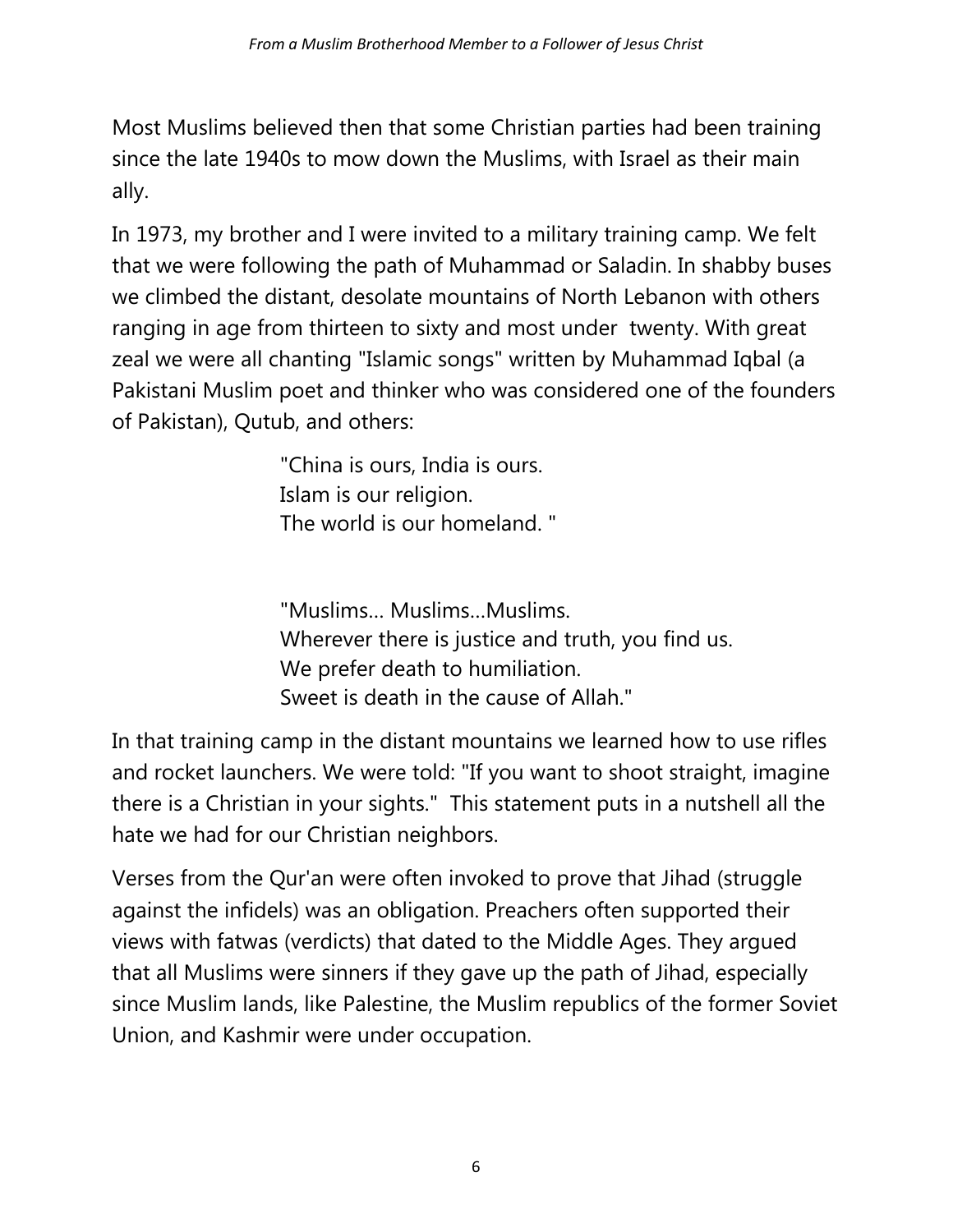#### **The Lebanese Civil War**

As soon as the Civil War in Lebanon broke out in 1975, I was caught in the cycle of violence that devastated the country.

It was a terrible war. Everyone lost somebody. From a population of over three million, there were 150,000 dead--almost five percent. One hundred thousand were injured and seventeen thousand disappeared.

It was so insecure. There were over 200 militias with alliances always shifting and the enemies changing.

Beirut was divided into a Christian part and a Muslim one with a green line separating them. Both sides perpetrated atrocities by killing civilians. However, Muslims felt that they were taken by surprise when one of the most extremist Christian militias massacred hundreds of Muslim civilians on their way to work at Beirut's harbor in September 1975.

It was an ugly war. A friend, once a leader in that Christian militia but now a Peacemaker whom I have worked with for national reconciliation, used to phone bomb threats to Muslim theatres, so that he could mortar the crowds as they fled onto the streets.

Once, my brother, Toufic (then 17) took me with him to show me how to use a mortar cannon. Toufic set up the small 60 mm cannon, and started shelling the largest Christian neighborhood in Beirut. After the third shell, I told him that I did not like what he was doing, and that he might harm innocent people there. After pulling out of the Green Line, we headed towards the Brotherhood headquarters where I asked for a meeting with the head of the movement in Lebanon, Sheikh Faysal. He led prayers in the mosque next door, and he was available.

I told him that I was disturbed by that military action: using a cannon to shell civilians. I told him that I signed up only to defend Muslims against Christian militias.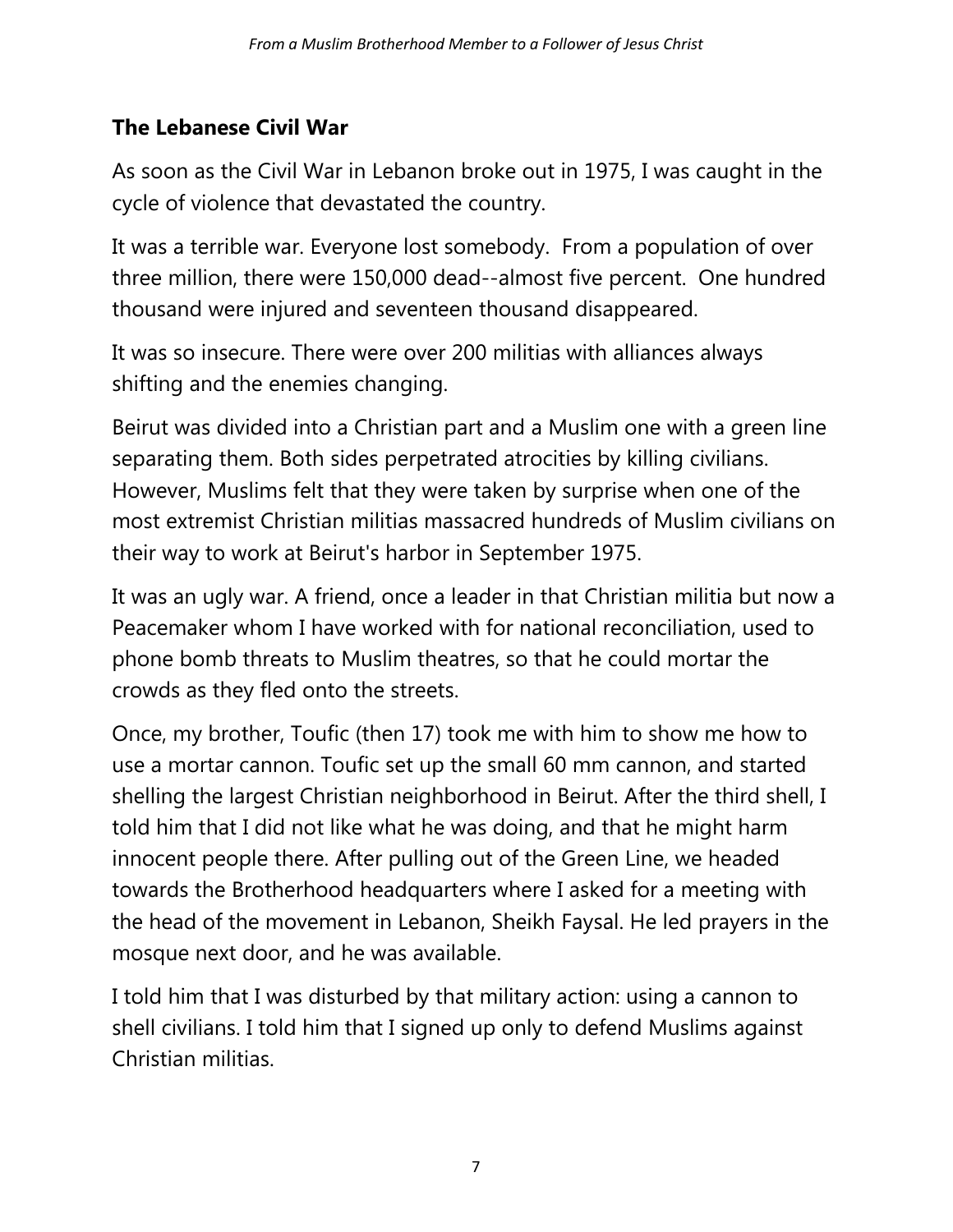He responded by asking me a question: "Who is your example in life, as a Muslim?"

I replied: "Muhammad, the prophet of Islam."

The Muslim cleric said that Muhammad shelled his enemies with catapults. While catapults were blind medieval war machines, he explained, mortar canons are blind modern war machines. The outcome would be the same. By analogy, he said, we were doing what Muhammad would have done.

Then he addressed me: "You sound like a thinker. I heard you recite the Qur'an. You are very good. We need new blood in the movement, new preachers. Would you like to get training and become one of our preachers?"

"This is an honor," I replied. He assigned a mentor who was very tough and demanding. I focused on Muslim religious studies for six months and was ready to preach on a Friday.

Just a few days before I was supposed to give my first Friday sermon, I had a car accident, a head-on collision, and suffered compound fractures in both legs. I was hospitalized for fifty days at the American University of Beirut hospital and was bedridden for a year. However, it gave me time to reconsider what I wanted to do in life. I admired the doctors and thought I should plan to go to that American college and study medicine. In order to teach myself more English, I started reading comics in English. It was expensive to devour those comic books, so I switched to reading novels. After a year in bed, I was able to read unabridged English novels. When I was able to walk on crutches, I went back to high school and kept reading novels. I stumbled on a Western novel written by Louis L'Amour who wrote around 120 novels. I read them all. I got better at English and passed the American University of Beirut English Entrance Exam.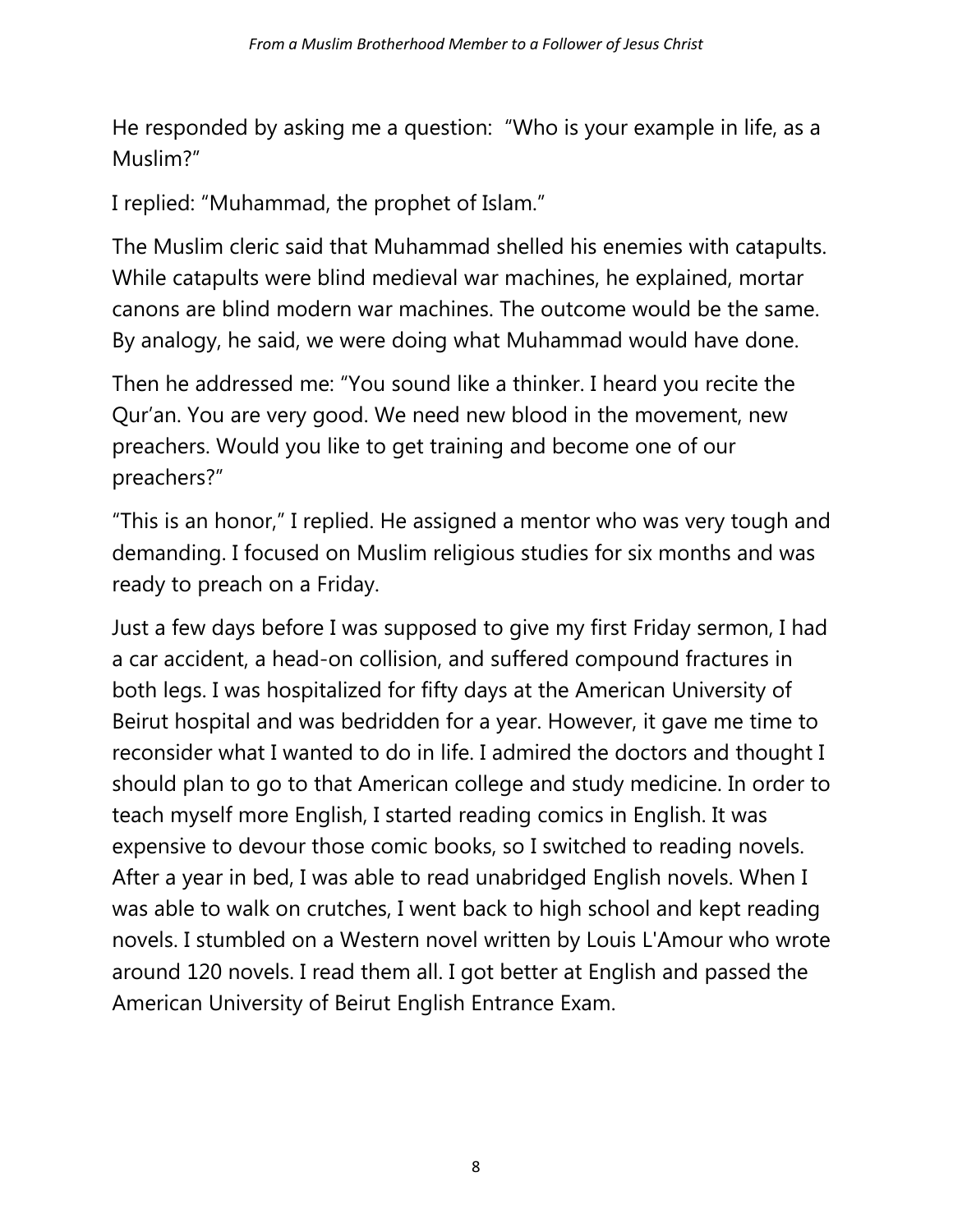#### **Jesus, the Prince of Peace**

Enrolled at American University as a biology major intending to go to the medical school, I focused on my studies and worked hard in order to get high grades, something crucial for admission to the medical school. However, during that first semester in college in 1980, my brother and only sibling, Toufic (by this time a militia captain) was killed by a Christian militia while he was trying to negotiate a truce.

My brother and I were very best friends, not only brothers. We used to do everything together. We learned how to swim and bike, had the same friends, and went to school together. I thought that revenge would be sweet.

So, I got a silencer and two pistols, and I started stalking my enemies in the streets at night.

Meanwhile, as a student I had to take a course in cultural studies, including a series of classes that included Greek myths, religious texts, and Western philosophy. In that course, then, I had to read selections from the Bible and the Qur'an. I had known half of the Qur'an by heart, but the Bible was a new thing to me.

At the climax of my hate and thirst for vengeance, I read the Sermon on the Mount. Christ's exhortation struck me with full force: "Love your enemies and pray for those who persecute you, that you may be sons of your Father in heaven." (Matthew 5:45) I felt that I heard the voice of God in stereo. I, who knew what an enemy is, and who sought to kill my enemies, felt that Jesus' exhortation was superhuman and could not emanate from an ordinary human being, but only from a divine source.

Even though I was taught by Muslim clerics that the Bible was distorted by rabbis and bishops, I was compelled to know the truth of Christ's words: "You shall love the Lord your God with all your heart and with all your soul and with all your mind. This is the great and first commandment. And a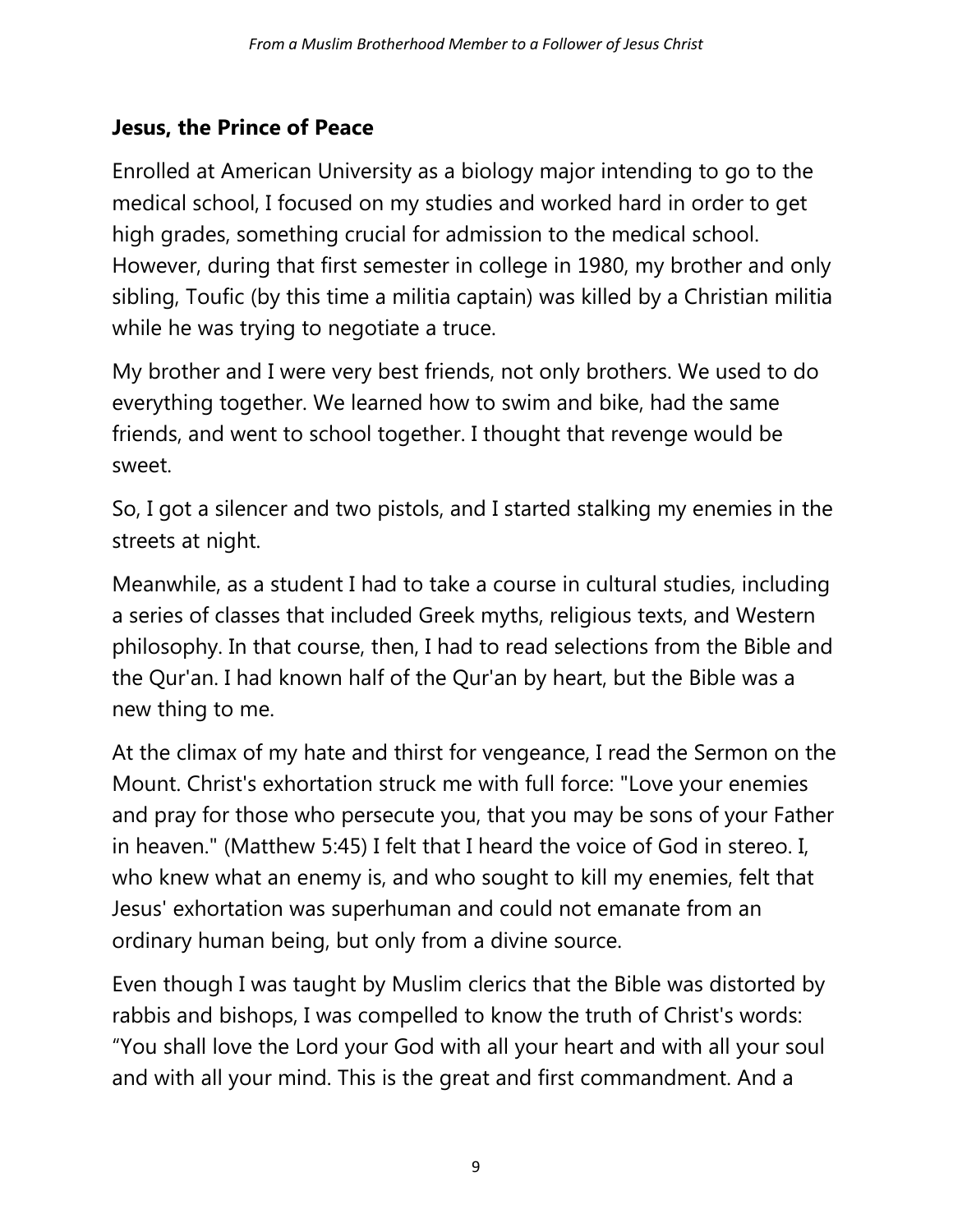second is like it: You shall love your neighbor as yourself."(Matthew 22: 36- 38)

Even though I was suffering and grieving the loss of my brother, I thought: "There is another way, a way of forgiveness."

I was touched by Jesus' parables, especially that of the Good Samaritan. I discovered that my countrymen who were fighting us were not good Christians. They were not Good Samaritans, as if they were reading a different Bible.

However, I stopped my night activities, deciding to reconsider things and see if it were possible to follow that Jesus.

At the same time, I found it odd that Lebanese Christian militias used symbols such as crosses with dagger-points, or crosses dripping with (presumably Muslim) blood. It was like they weren't reading the same Bible.

I realized that many Lebanese Christians changed the symbol of love and salvation into a symbol of hate and murder. Muslims saw in them what some Western Christians saw in the Ku Klux Klan.

I told myself then that if I was really seeking truth, I should follow up on my readings of the Bible, irrespective of my "bad neighbors," and walk in the shoes of Christians. So I started to sneak into churches in order to listen to what believers say about Jesus.

It was very difficult to go into Catholic and Greek Orthodox churches because of two things: (1) the figures and icons they had for Jesus that reminded me of idolatry and (2) the liturgical language they used. I preferred to attend Protestant churches with English services, especially because I read the Bible at college in English, mostly the King James Version.

So, having experienced tragedy and loss, in my time of upheaval I experienced an existential crisis, asking many questions about my religion and faith but also seeking answers to my questions about Jesus.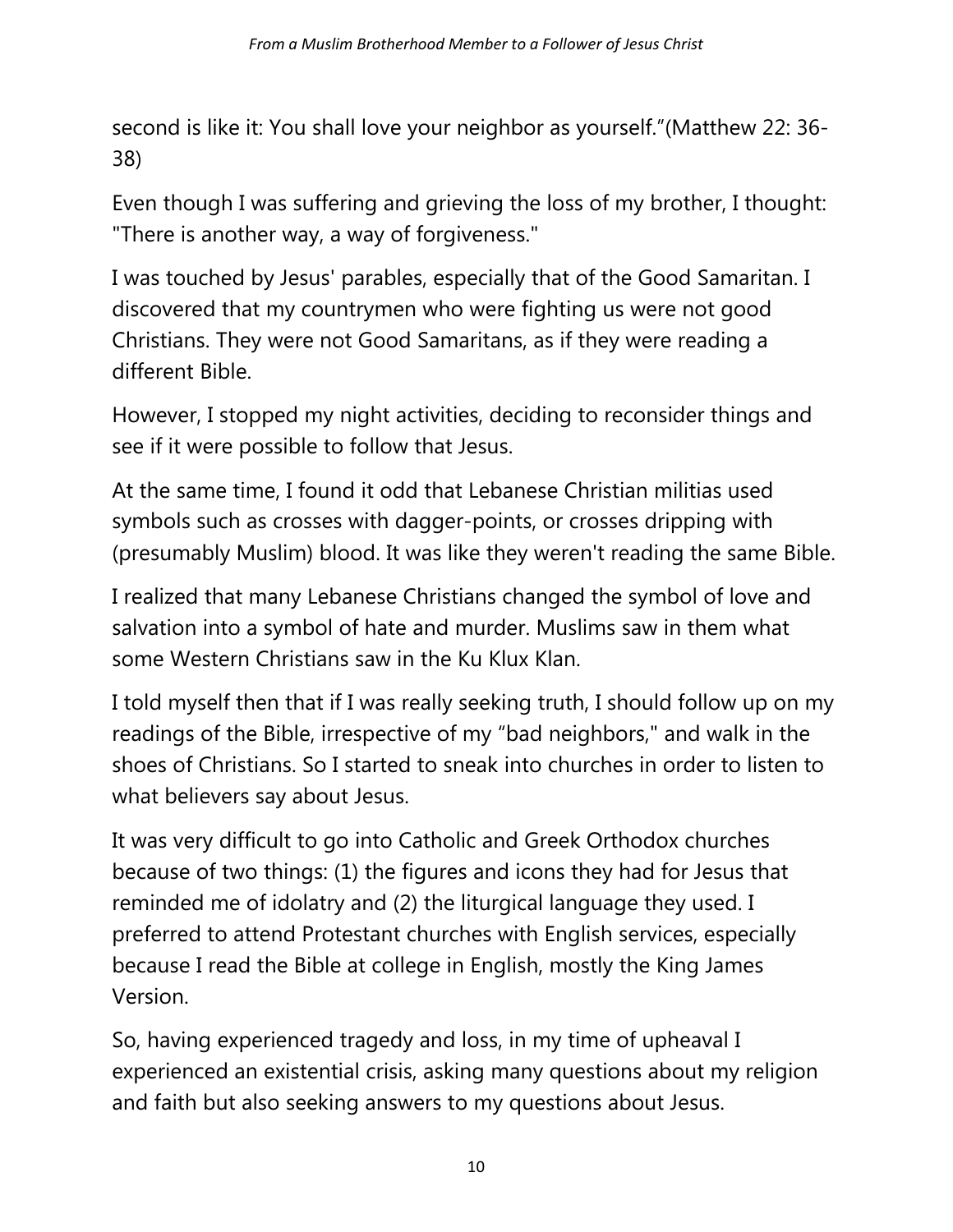## **Questions About the Qur'an**

As I set out to compare the Qur'an and the Bible, it became clear that most of the Qur'anic stories are fragmentary and cannot be understood without their biblical origins.

A perfect example of the fragmentary nature of the Quranic narratives and the need for their biblical counterparts is the story of King David's adultery and murder.

The Qur'an tells an incoherent story where David (Dawood, in Arabic), who is considered a prophet in Islam, realizes that he has sinned and repents, but there are no details about the reason behind his feeling of guilt:

[**38.21**] And has there come to you the story of the litigants, when they made an entry into the private chamber by ascending over the walls?

[38.22] When they entered in upon Dawood and he was frightened at them, they said: Fear not; two litigants, of whom one has acted wrongfully towards the other, therefore decide between us with justice, and do not act unjustly, and guide us to the right way.

[**38.23**] Surely this is my brother; he has ninety-nine ewes and I have a single ewe; but he said: Make it over to me, and he has prevailed against me in discourse.

[**38.24**] He said: Surely he has been unjust to you in demanding your ewe (to add) to his own ewes; and most surely most of the partners act wrongfully towards one another, save those who believe and do good, and very few are they; and Dawood was sure that We [Allah] had tried him, so he sought the protection of his Lord and he fell down bowing and turned time after time (to Him).

[38.25] Therefore We rectified for him this, and most surely he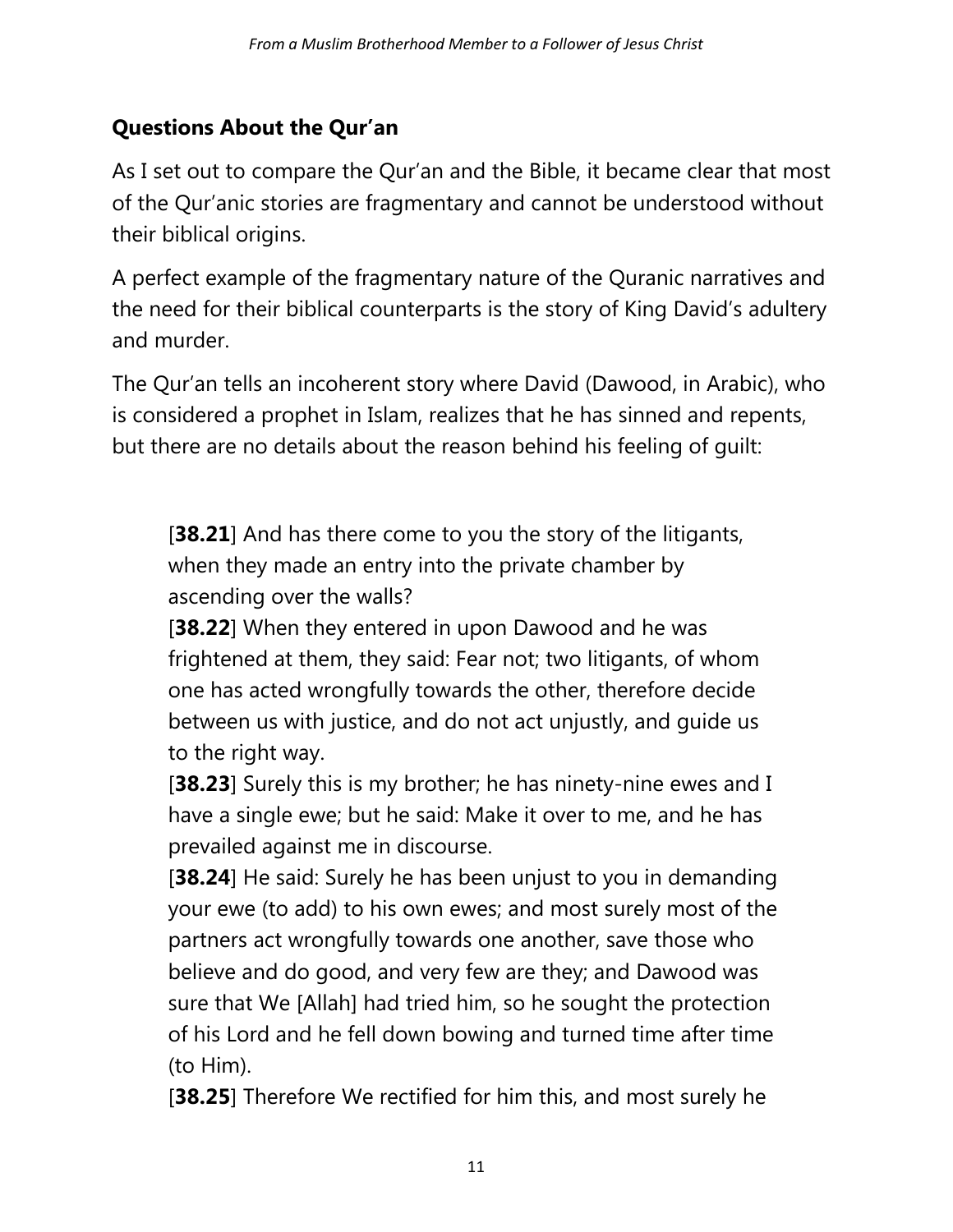had a nearness to Us and an excellent resort.

[38.26] o Dawood ! surely We have made you a ruler in the land; so judge between men with justice and do not follow desire, lest it should lead you astray from the path of Allah; (as for) those who go astray from the path of Allah, they shall surely have a severe punishment because they forgot the day of reckoning. (Quran 38: 23- 26)

I compared how the Bible gives the missing details in the Quranic narrative:

"And the Lord sent Nathan to David. He came to him and said to him, "There were two men in a certain city, the one rich and the other poor. The rich man had very many flocks and herds, but the poor man had nothing but one little ewe lamb, which he had bought. And he brought it up, and it grew up with him and with his children. It used to eat of his morsel and drink from his cup and lie in his arms, and it was like a daughter to him. Now there came a traveler to the rich man, and he was unwilling to take one of his own flock or herd to prepare for the guest who had come to him, but he took the poor man's lamb and prepared it for the man who had come to him." Then David's anger was greatly kindled against the man, and he said to Nathan, "As the Lord lives, the man who has done this deserves to die, and he shall restore the lamb fourfold, because he did this thing, and because he had no pity."

Nathan said to David, "You are the man! Thus says the Lord, the God of Israel, 'I anointed you king over Israel, and I delivered you out of the hand of Saul. And I gave you your master's house and your master's wives into your arms and gave you the house of Israel and of Judah. And if this were too little, I would add to you as much more. Why have you despised the word of the Lord, to do what is evil in his sight? You have struck down Uriah the Hittite with the sword and have taken his wife to be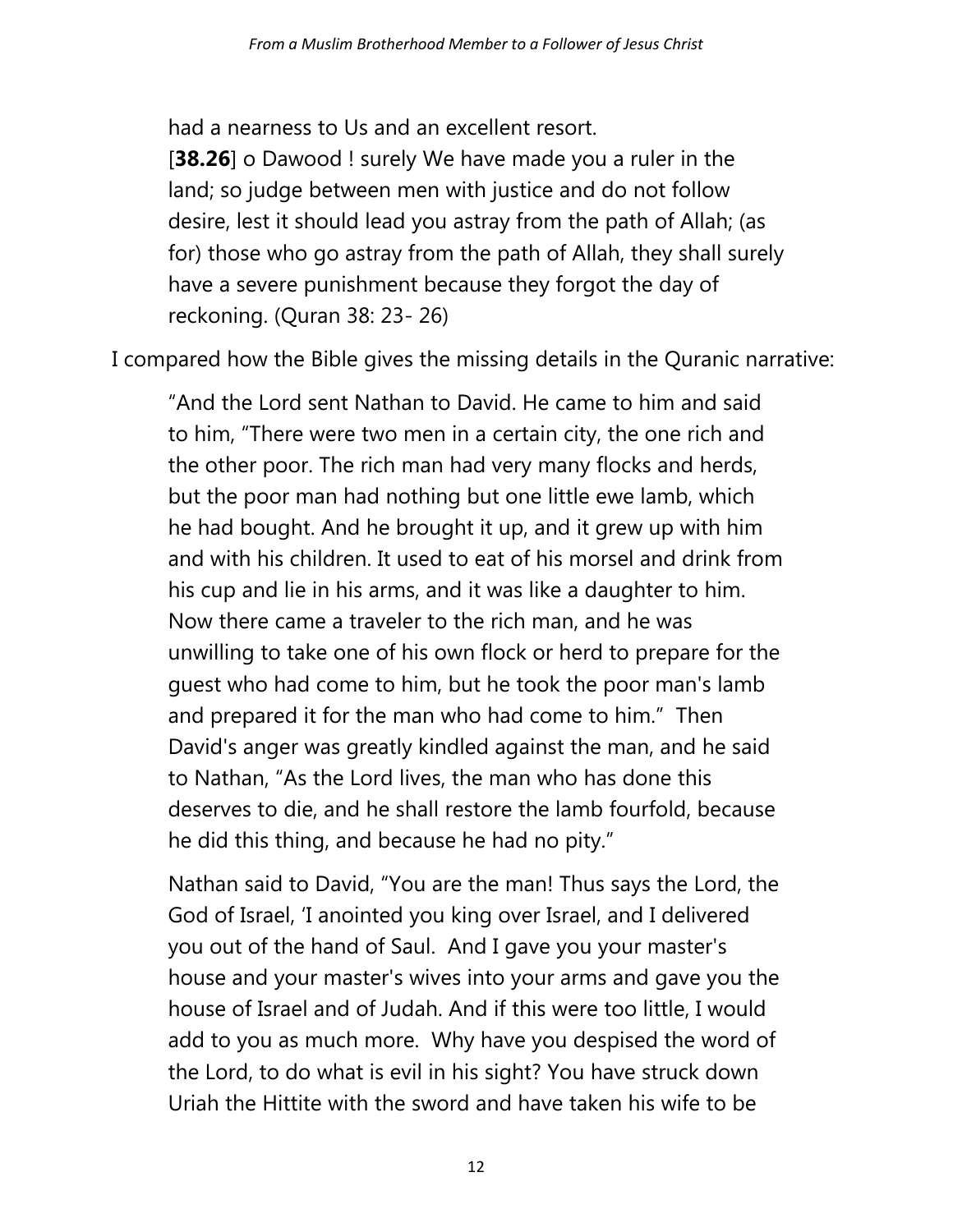your wife and have killed him with the sword of the Ammonites. Now therefore the sword shall never depart from your house, because you have despised me and have taken the wife of Uriah the Hittite to be your wife.' Thus says the Lord, 'Behold, I will raise up evil against you out of your own house. And I will take your wives before your eyes and give them to your neighbor, and he shall lie with your wives in the sight of this sun. For you did it secretly, but I will do this thing before all Israel and before the sun.'" David said to Nathan, "I have sinned against the Lord." And Nathan said to David, "The Lord also has put away your sin; you shall not die. (2 Samuel 12: 1- 13)

While some Muslim commentators cite the biblical narrative above to explain the missing details in the Qur'an, they usually try to water down the gravity of David's sin, and claim that he had only made advances to Bathsheba, but had not committed adultery. In the Middle Ages, Muslim theologians had developed the doctrine of the infallibility of prophets that denies any sins committed by prophets. Most probably, that doctrine was wrought to defend Islam from any biblical influence. The outcome is a partial portrayal of the life of biblical figures, a cut-out picture that strips them of their full humanity and elevates them into sainthood.

Another example of this is Surat Yasin (Qur'an, chapter 36), recited at every Muslim funeral in Lebanon during the burial ceremony. Many Muslims have memorized this chapter by heart, especially those who have large extended families that usually witness more deaths.

According to certain Muslim commentators, chapter 36 in the Qur'an suggests that Jesus' disciples functioned as Allah's messengers. The story is about Allah's three messengers who came to preach monotheism in a town that worshiped idols and later rejected them. Even though the Qur'an states that they are Allah's messengers, the Muslim commentators identify them as the disciples of Jesus who went to Antioch (today in Turkey). This raises the question: If those messengers were God's messengers, then who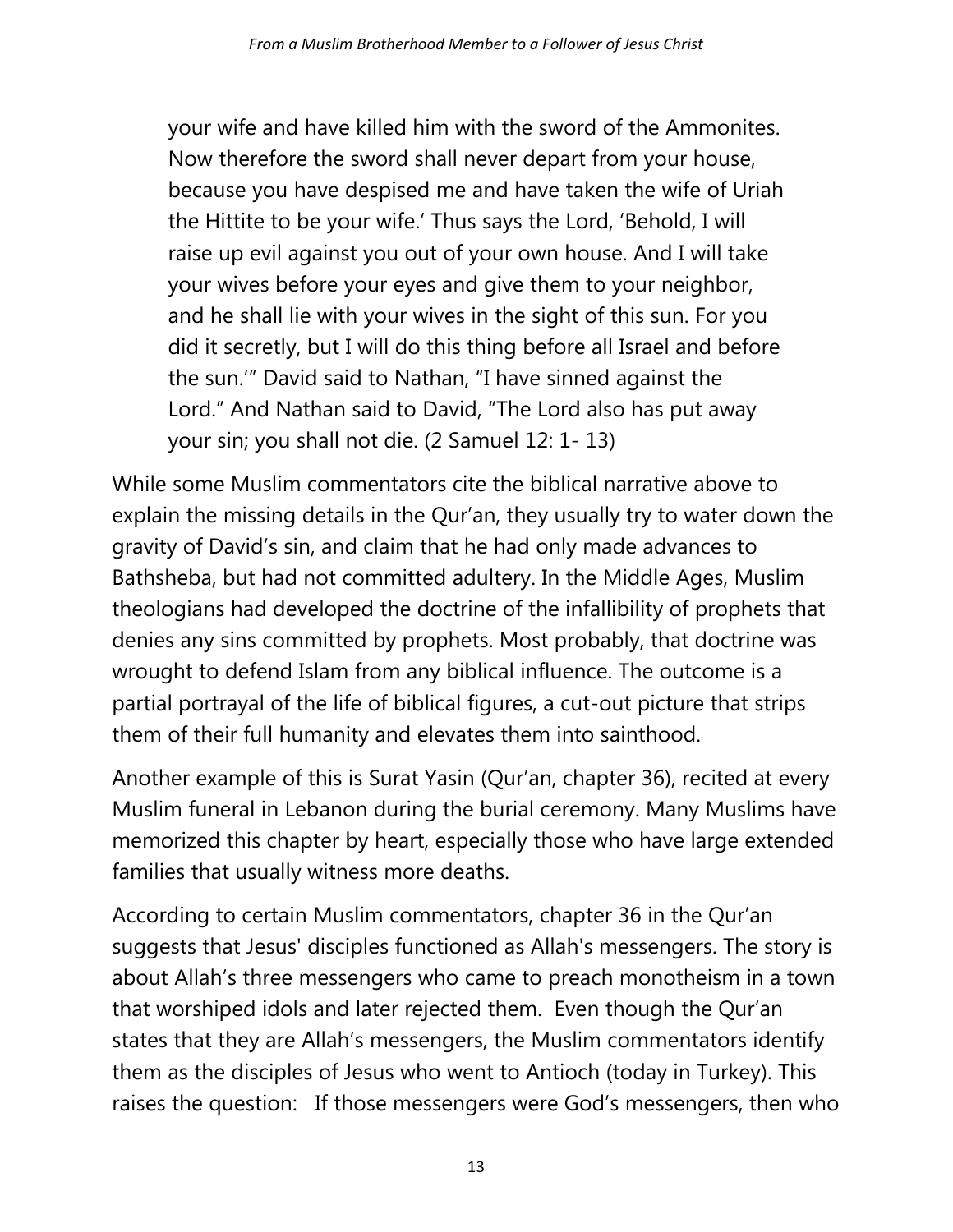is Jesus Christ? Below is the story in question, that made me doubt the Qur'an more and more:

[**36.13**] And set out to them an example of the people of the town, when the messengers came to it.

[36.14] When We [Allah] sent to them two, they rejected both of them, then We strengthened (them) with a third, so they said: Surely we are messengers to you.

[**36.15**] They [the townspeople] said: You are naught but mortals like ourselves, nor has the Beneficent God revealed anything; you only lie.

[36.16] They [the messengers] said: Our Lord knows that we are most surely messengers to you.

[36.17] And nothing devolves on us but a clear deliverance (of the message).

[**36.18**] They [the townspeople] said: Surely we augur evil from you; if you do not desist, we will certainly stone you, and there shall certainly afflict you a painful chastisement from us.

[36.19] They [the messengers] said: Your evil fortune is with you; what! if you are reminded! Nay, you are an extravagant people.

The story above and the overlap between Allah's messengers and Jesus' apostles caused me to doubt the authenticity of the Qur'an, and opened the door for belief in the divinity of Jesus and the authenticity of the Gospels.

Every Thursday evening, devout Muslims recite chapter 18 of the Qur'an. The chapter begins with a story about a challenge to Muhammad by the Jews in Medina. The Jewish rabbis ask Muhammad three questions, the first of which is about some young men who disappeared in antiquity. After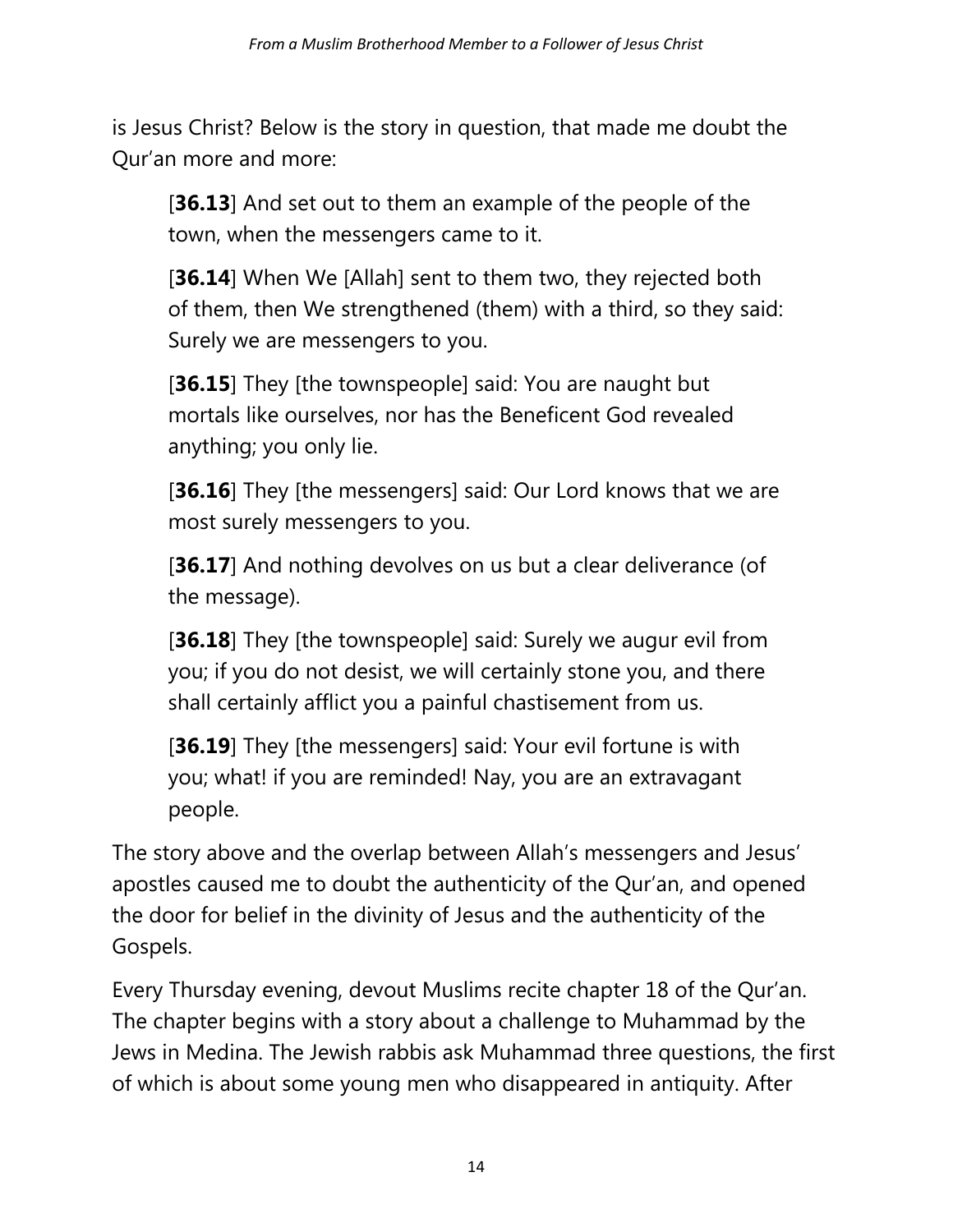thirteen days, Muhammad responds to their challenge and the Qur'an tells the story. It is the legend of the Seven Sleepers of Ephesus.

This is a summary of the Early Christian version of the legend: during the persecutions by a Roman emperor, seven young men were accused of following Christianity. They were given some time to give up their faith, but chose to flee and hide in a mountain cave where they fell asleep. The Romans ordered the mouth of the cave to be sealed in order to bury them alive. Many years passed during which Christianity went from being persecuted to being the state religion of the Empire. Later, the seven sleepers awoke, imagining that they had slept only one day. They were hungry and sent one of them to town to buy food. Arriving in town, that person was astounded to find crosses on churches while the townspeople were amazed to find a man trying to use old coins that could be a treasure. The authorities went to see the sleepers who told their miraculous story and died.

The Qur'anic version of the story below retains and adds details:

[**18.9**] Or, do you think that the Fellows of the Cave and the Inscription were of Our wonderful signs?

[18.10] When the youths sought refuge in the cave, they said: Our Lord! grant us mercy from Thee, and provide for us a right course in our affair.

[18.11] So We [Allah] prevented them from hearing in the cave for a number of years.

[18.12] Then We raised them up that We might know which of the two parties was best able to compute the time for which they remained.

[18.13] We relate to you their story with the truth; surely they were youths who believed in their Lord and We increased them in guidance.

[**18.14**] And We strengthened their hearts with patience, when they stood up and said: Our Lord is the Lord of the heavens and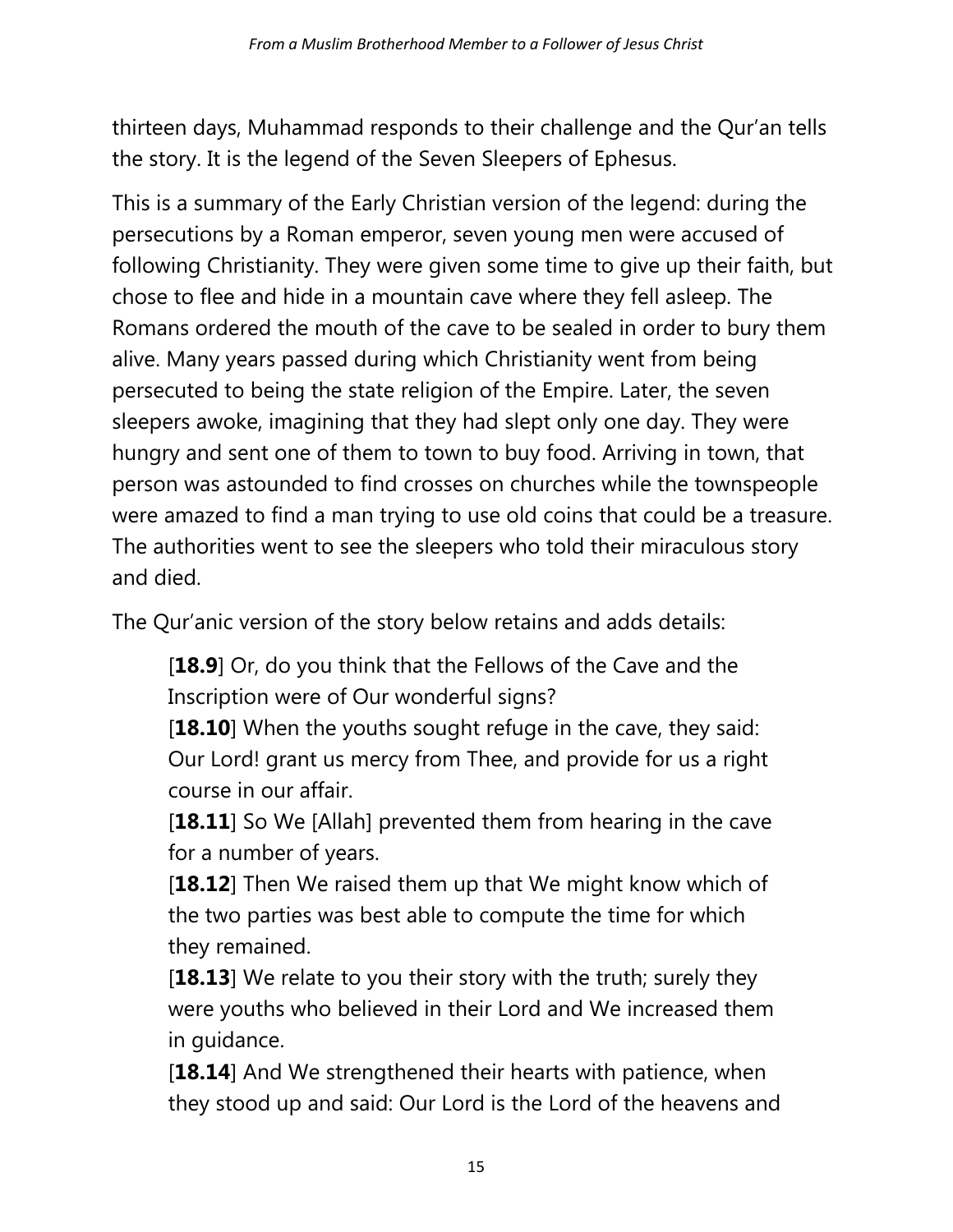the earth; we will by no means call upon any god besides Him, for then indeed we should have said an extravagant thing. [**18.15**] These our people have taken gods besides Him; why do they not produce any clear authority in their support? Who is then more unjust than he who forges a lie against Allah? [18.16] And when you forsake them and what they worship save Allah, betake yourselves for refuge to the cave; your Lord will extend to you largely of His mercy and provide for you a profitable course in your affair.

[**18.17**] And you might see the sun when it rose, decline from their cave towards the right hand, and when it set, leave them behind on the left while they were in a wide space thereof. This is of the signs of Allah; whomsoever Allah guides, he is the rightly guided one, and whomsoever He causes to err, you shall not find for him any friend to lead (him) aright.

[**18.18**] And you might think them awake while they were asleep and We turned them about to the right and to the left, while their dog (lay) outstretching its paws at the entrance; if you looked at them you would certainly turn back from them in flight, and you would certainly be filled with awe because of them.

[**18.19**] And thus did We rouse them that they might question each other. A speaker among them said: How long have you tarried? They said: We have tarried for a day or a part of a day. (Others) said: Your Lord knows best how long you have tarried. Now send one of you with this silver (coin) of yours to the city, then let him see which of them has purest food, so let him bring you provision from it, and let him behave with gentleness, and by no means make your case known to any one:

[**18.20**] For surely if they prevail against you they would stone you to death or force you back to their religion, and then you will never succeed.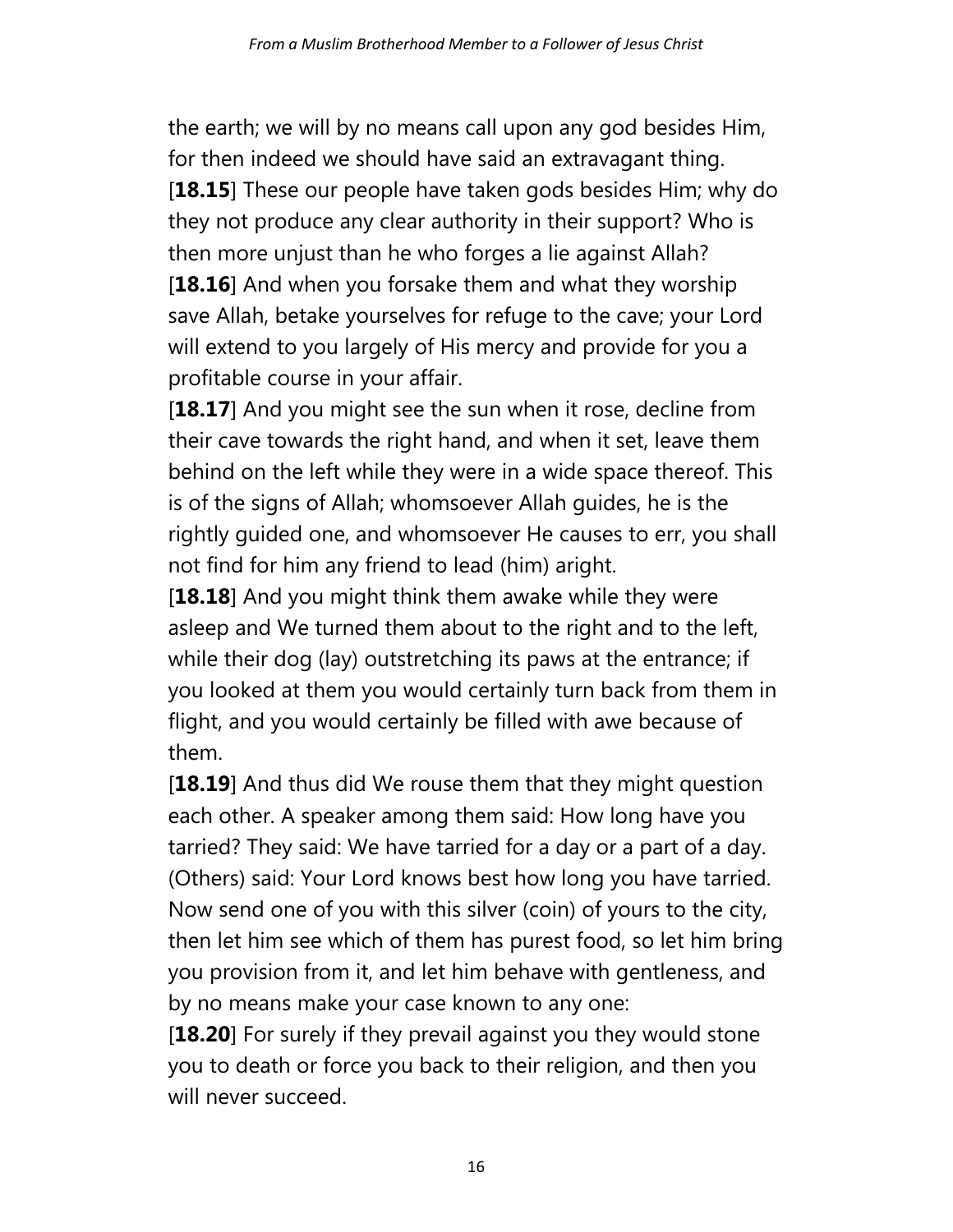[**18.21**] And thus did We make (men) to get knowledge of them that they might know that Allah's promise is true and that as for the hour there is no doubt about it. When they disputed among themselves about their affair and said: Erect an edifice over them-- their Lord best knows them. Those who prevailed in their affair said: We will certainly raise a masjid [mosque] over them.

[**18.22**] (Some) say: (They are) three, the fourth of them being their dog; and (others) say: Five, the sixth of them being their dog, making conjectures at what is unknown; and (others yet) say: Seven, and the eighth of them is their dog. Say: My Lord best knows their number, none knows them but a few; therefore contend not in the matter of them but with an outward contention, and do not question concerning them any of them. [18.23] And do not say of anything: Surely I will do it tomorrow, [**18.24**] Unless Allah pleases; and remember your Lord when you forget and say: Maybe my Lord will guide me to a nearer course to the right than this.

[18.25] And they remained in their cave three hundred years and (some) add (another) nine.

[**18.26**] Say: Allah knows best how long they remained; to Him are (known) the unseen things of the heavens and the earth; how clear His sight and how clear His hearing! There is none to be a guardian for them besides Him, and He does not make any one His associate in His Judgment.

[**18.27**] And recite what has been revealed to you of the Book of your Lord, there is none who can alter His words; and you shall not find any refuge besides Him.

This story is different from other legends included in the book of Islam because it was meant to be a response to a challenge to Muhammad by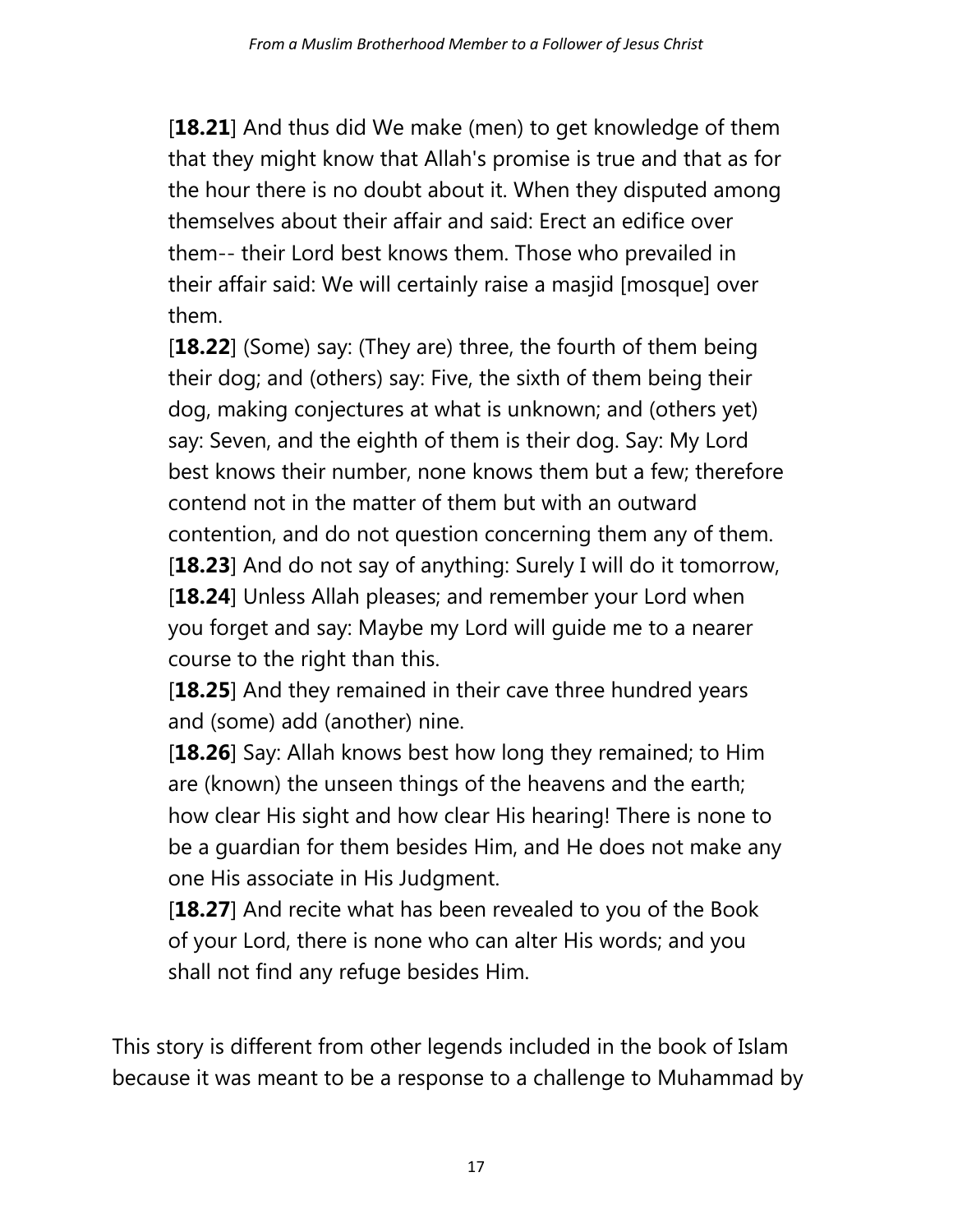the Jews. The challenge was supposed to be about an incident that had taken place in ancient Hebraic times; however Muhammad's response was a Christian story that allegedly happened in the early centuries of Christianity. This undermines the consistency of the Qur'an and shows some of the anachronistic elements in the book of Islam.

In addition, the story of the Seven Sleepers proved to me that the Qur'an is a compilation of ancient Jewish and Christian legends with few or no authentic historical accounts.

Finally, since the Seven Sleepers is a version of a Christian legend, why does the Qur'an praise Christians who worshiped Jesus Christ, an "idol" according to Islamic theology? Muslims may say that they were Muslims and Jesus himself was a Muslim. But the history of the early Church talks about the same Christianity we know today. Persecution occurred at the hands of the Romans because the Early Christians would not accept Caesar as a god along with their God, Jesus Christ.

Another problematic story that discredits the Qur'an appears in chapter 18, the story of Dhul-Qarnayn which means "The Two-Horned One." While he is never mentioned explicitly by name, most Muslim Quranic commentators endorse the identity of Dhul-Qarnayn as Alexander the Great (356-323 B.C.). This identification of Dhul-Qarnayn has become particularly problematic because the historical Alexander was a Greek pagan who claimed to be a god, neither a saint nor a prophet as the Qur'an portrayed him.

Some Muslim scholars have sought to identify Dhul-Qarnayn with other historical figures, but the Qur'anic text gives a story that is more parallel to that of popular lore about Alexander than any other story of an ancient conqueror, especially with his title "The Two-Horned One".

[**18.83**] And they ask you about Zulqarnain [Dhul-Qarnayn]. Say: I will recite to you an account of him. [**18.84**] Surely We [Allah] established him in the land and granted him means of access to every thing.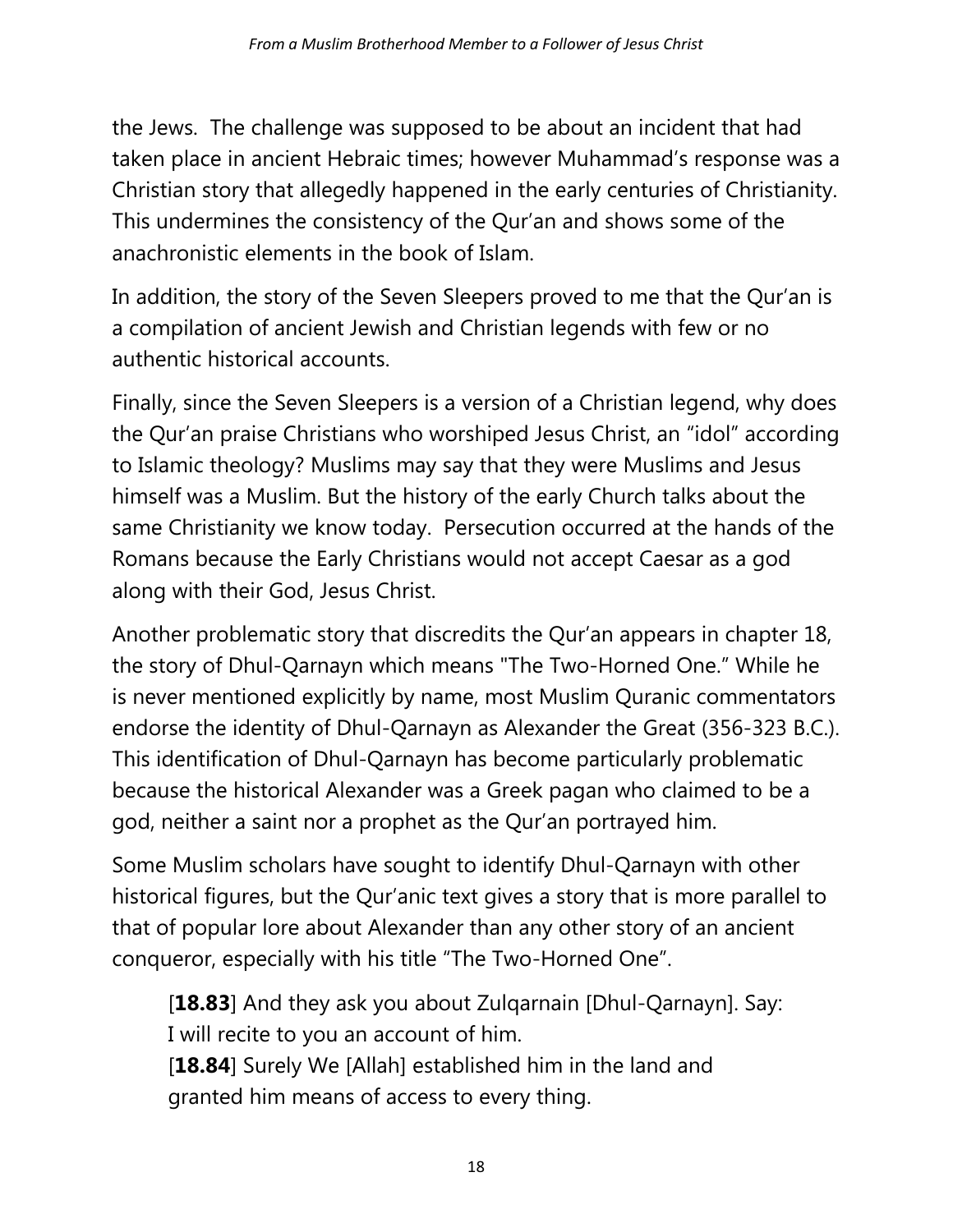[**18.85**] So he followed a course.

[**18.86**] Until when he reached the place where the sun set, he found it going down into a black sea, and found by it a people. We said: O Zulqarnain! either give them a chastisement or do them a benefit.

[**18.87**] He said: As to him who is unjust, we will chastise him, then shall he be returned to his Lord, and He will chastise him with an exemplary chastisement: And as for him who believes and does good, he shall have goodly reward, and We will speak to him an easy word of Our command.

[18.89] Then he followed (another) course.

[**18.90**] Until when he reached the land of the rising of the sun, he found it rising on a people to whom We had given no shelter from It;

[18.91] Even so! and We had a full knowledge of what he had. [**18.92**] Then he followed (another) course.

[**18.93**] Until when he reached (a place) between the two mountains, he found on that side of them a people who could hardly understand a word.

[18.94] They said: O Zulgarnain! surely Gog and Magog make mischief in the land. Shall we then pay you a tribute on condition that you should raise a barrier between us and them [**18.95**] He said: That in which my Lord has established me is better, therefore you only help me with workers, I will make a fortified barrier between you and them;

[**18.96**] Bring me blocks of iron; until when he had filled up the space between the two mountain sides, he said: Blow, until when he had made it (as) fire, he said: Bring me molten brass which I may pour over it.

[**18.97**] So they were not able to scale it nor could they make a hole in it.

[**18.98**] He said: This is a mercy from my Lord, but when the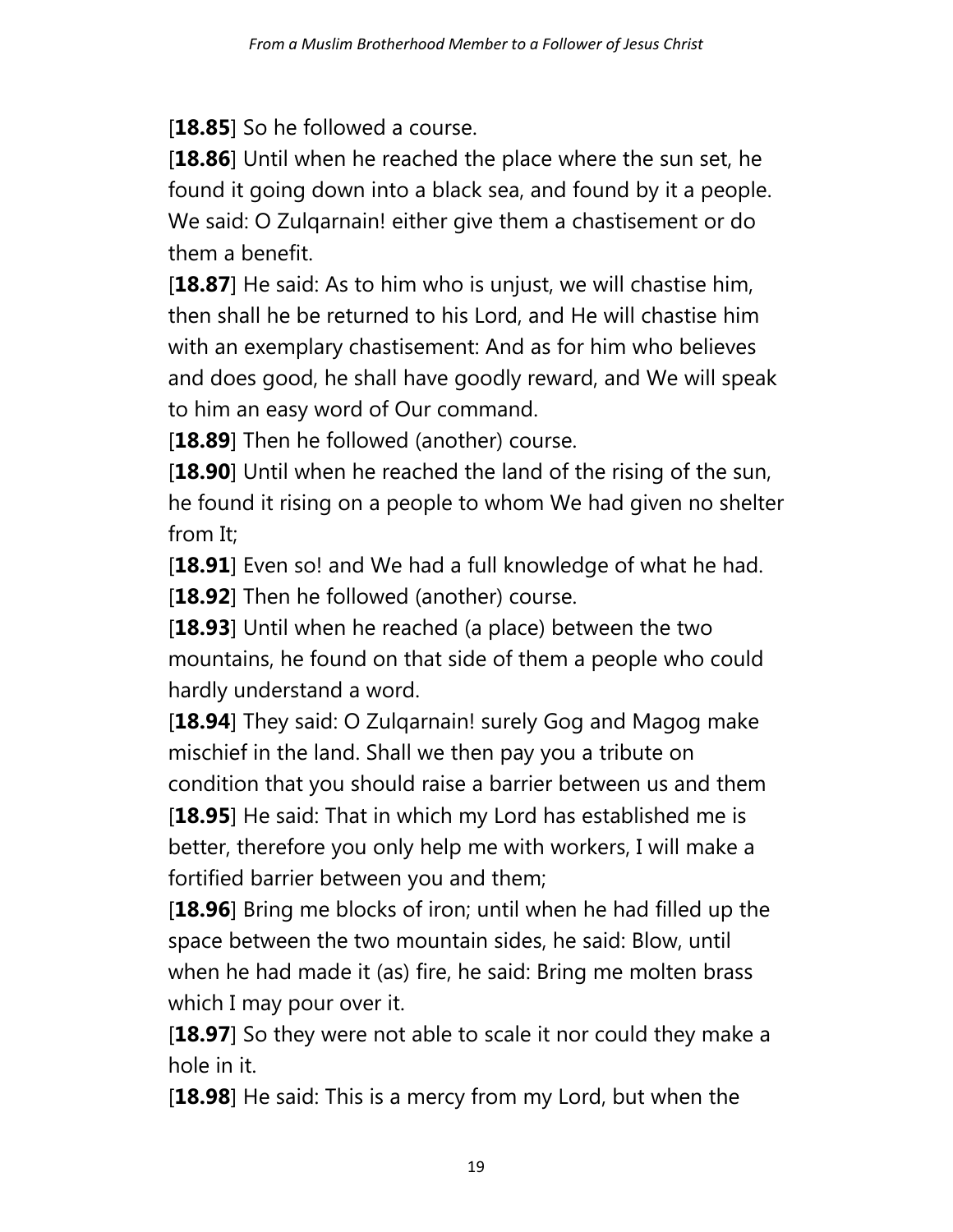promise of my Lord comes to pass He will make it level with the ground, and the promise of my Lord is ever true. [**18.99**] And on that day We will leave a part of them in conflict with another part, and the trumpet will be blown, so We will

gather them all together (…)

The story is about a man who travelled to the East and West and trapped the nation of Gog and Magog between mountains. This author asked his Muslim cleric about the location of Gog and Magog and the dam. His answer: China.

In addition, there is controversy among Muslim commentators over the divine "mission" of Dhul al-Qarnayn because of verses that talk about Allah's direct directives to him. Such revelations pose the following question in Islam: Was Dhul al-Qarnayn a prophet or a saint? But how could a pagan who committed all sorts of transgressions be an Islamic prophet or a saint?

My questions about the Qur'an all led to the most significant question: Is the Qur'an the word of Allah and the final revelation that rectifies the previous Jewish and Christian scriptures that Muslims are taught to have been corrupted? Or is the Qur'an actually a confusing hodgepodge of myths and legends that someone put together in the early days of Islam?

#### **New Directions**

As a university student I lost my focus and could not concentrate on biology courses. I changed my major and completed my Bachelor of Arts in English Language, earned a Teaching Diploma in English, took undergraduate history courses, and completed a Master's degree in the History of the Arabs, all at the American University of Beirut. Later, I did doctoral studies in Islam at the University of the Holy Spirit in Kaslik, Lebanon.

By 1990, when the international community and the Syrian Army imposed a cease-fire on Lebanon, I vowed to work for peace and reconciliation.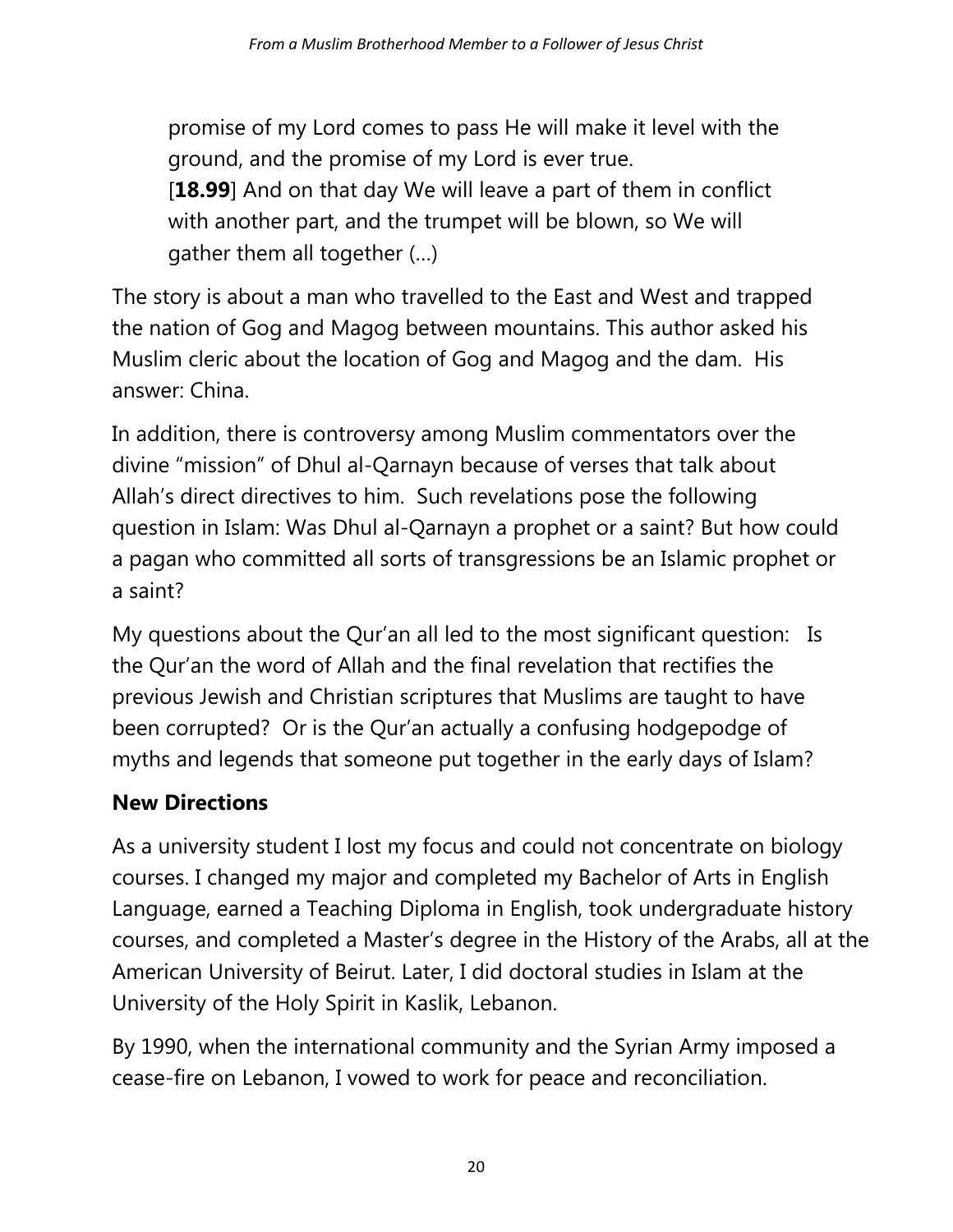Together with the Muslim mayor of a Beirut suburb, I founded a nongovernmental organization (NGO) dedicated to Muslim-Christian dialogue and gradually recruited community leaders.

In addition to my jobs as an educational advisor and a journalist, I took on a lot of work. By the 1998 elections, my group could form a National unity ticket and elect a Christian mayor in a predominantly Muslim area.

It was not easy to work in a sectarian community against the tide of popular prejudices and bigotries. Even though I kept a low profile, as a "Muslim" follower of Jesus (even though it sounded like a contradiction in terms), sometimes I paid dearly for my openness, and was labeled as a "Christian-lover." Being a human rights activist and a peacemaker, I was suspected of being a CIA agent who worked to promote peace (Arabs usually call it surrender, not peace) between Arabs and Israel.

When a Christian Western NGO called the Reconciliation Walk (RW) came to Lebanon, I helped its members bring different Lebanese communities together. The RW's original goal was to apologize for the Crusades, but its members soon discovered that there was a lot to be done in Lebanon, and I did their public relations and arranged their meetings.

## **The National Prayer Breakfast**

In 1999, as an activist in Christian-Islamic dialogue and a follower of Jesus I was invited to the National Prayer Breakfast in Washington, D.C. It was memorable in many ways.

First, I was threatened by my superior with being fired if I went there. His hostility towards my public work in Lebanon started to surface when I wrote an article in Beirut's leading daily newspaper defending Christians in Egypt and their right to build churches. The article was based on first-hand information I gleaned at an international conference I attended the previous year. I did not heed his threats, made the trip, and lost my fulltime job.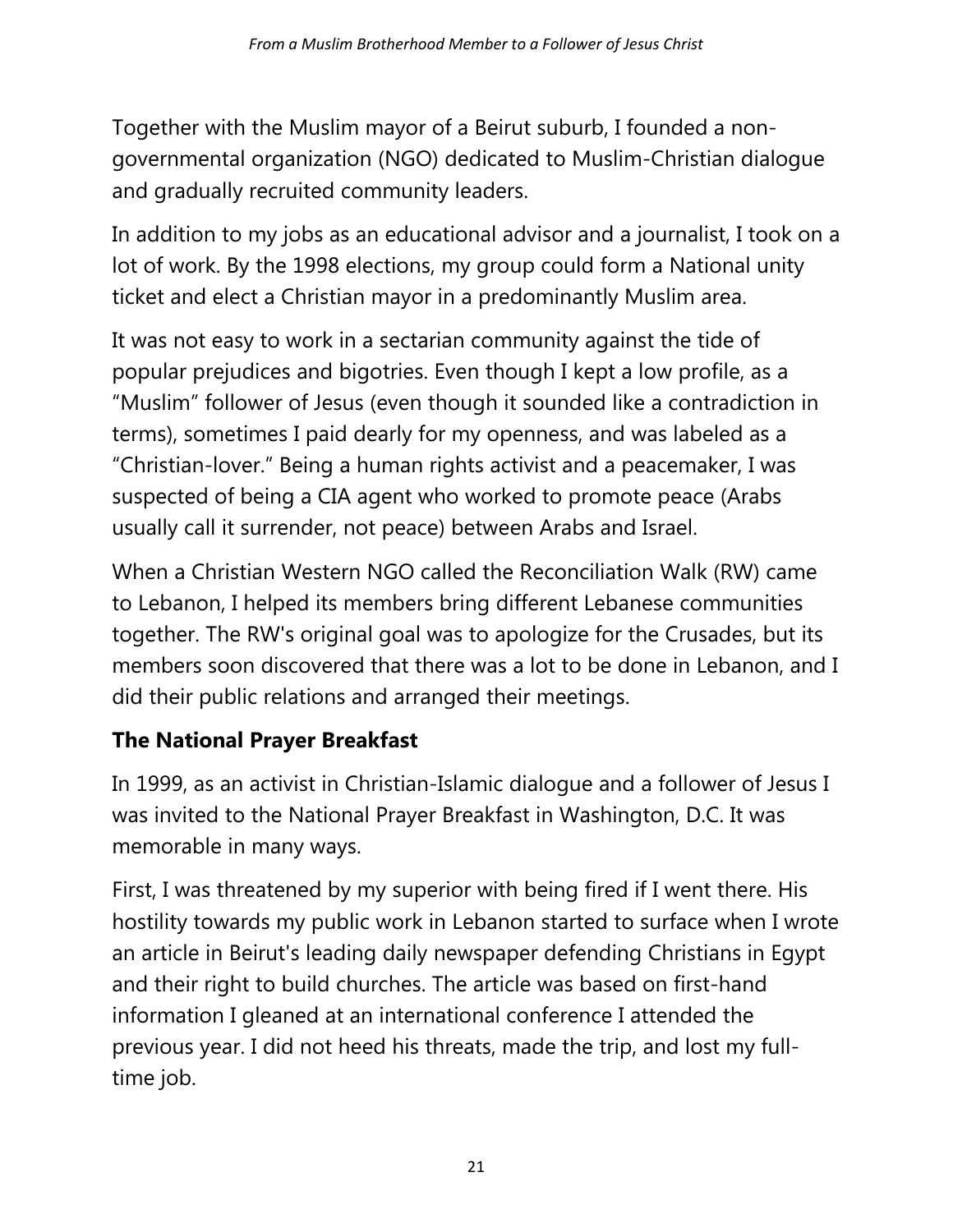Second, it was a big spiritual boost for me. 4,000 people from 160 nations were there praying in the name of Jesus.

Third, I stayed for a few days at the house of a Christian in Virginia. A new acquaintance then, he became a friend for life. Preston showed me in actions, not in words, how a Christian could be a Good Samaritan.

Fourth, toward the end of that trip I lost my animosity toward the sign of the cross, bigotry acquired from the ugly years of the civil war. In Washington I met a young man from Alabama, Richard, a "promise keeper." We spent three days together. We prayed and had meals together. At the end of that trip, Richard drove me to the airport. At the terminal, he went out of his car crying, as if he was parting with a close relative or a dear friend, and took out a silver cross from his wallet with the words: "May the angels of God guard thee."

It was his personal cross given to me in love. I cried like a baby, accepted the cross, and hugged Richard good-bye.

I went back home, a father of three without a job. Usually, if someone loses a good job in Lebanon, it would take years to find another one. I found a better job in two weeks. Later, I found out that some of my Christian friends, members of the Reconciliation Walk and other missionaries, sent a prayer request for me by email. It seemed unbelievable. Later, I met people from different countries and discovered that they had prayed for me then too.

## **Only Jesus Is the Savior**

The biggest turning point came in August 2000. I was invited to an international conference in Switzerland on conflict resolution and Christian-Islamic dialogue.

I gave a speech to about 500 people from 54 nations on my work in Lebanon and how I was transformed from a "militia kid" to a peacemaker.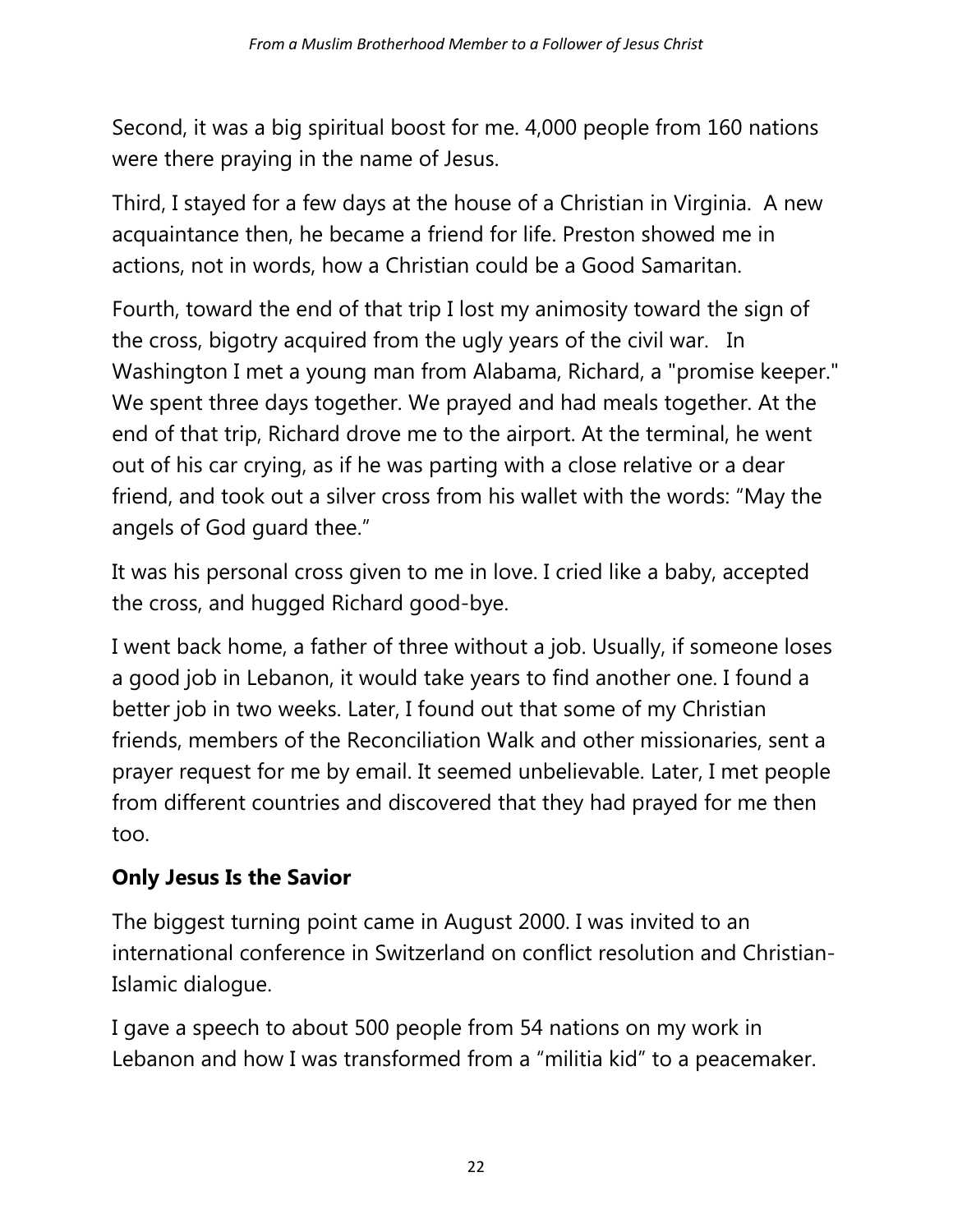I wanted to be careful. There were 17 Lebanese people in audience, and I thought that since I had lost a good job the year before, I'd better not offend anyone by talking about Jesus as the Savior. So I portrayed myself only as a peacemaker, like a Gandhi. I was given a standing ovation twice, with tears in the eyes of many. Scores of people lined up to shake my hand. I went back that night to my room thinking of the glorious moments of the day, and the big promising future in neutrally representing the Lebanese former militiamen in international conferences.

I decided that night that when I would go back to Lebanon, I would tell my praying partner, Carl, an American missionary living in Lebanon, that I did not want any part of Jesus or the Bible anymore and that I was satisfied with the way I was. I had been wrestling with following Jesus then for 20 years with nothing but shame and headaches in my Muslim community. I thought that I would tell him that I had the full respect towards the teachings of Jesus the peacemaker, not the Savior.

That night I went to bed with this determination in mind, but saw Jesus Christ in a vision. Two huge slabs of rock parted and He came out from a grave the size of a castle, fit for the King of Kings, and in a shroud. He pointed his finger at me and told me to keep on praying.

When I denied Him, He came to the rescue.

I understood: "Why do you seek the living among the dead?" (Luke 24: 5) "I am not a Gandhi, but your Savior."

I looked at my roommate, a Norwegian journalist, and found out that he was awake too. I told him about the vision. I had not known that he was a believer too. He pulled out a pocket Bible from his luggage and we read and prayed until sunrise. I decided that morning to serve Jesus.

At seven o'clock that morning, a Lebanese Evangelical Christian and a Briton who lives in Switzerland came to pick me up and drive me to the main conference. I told them about the previous night's events. The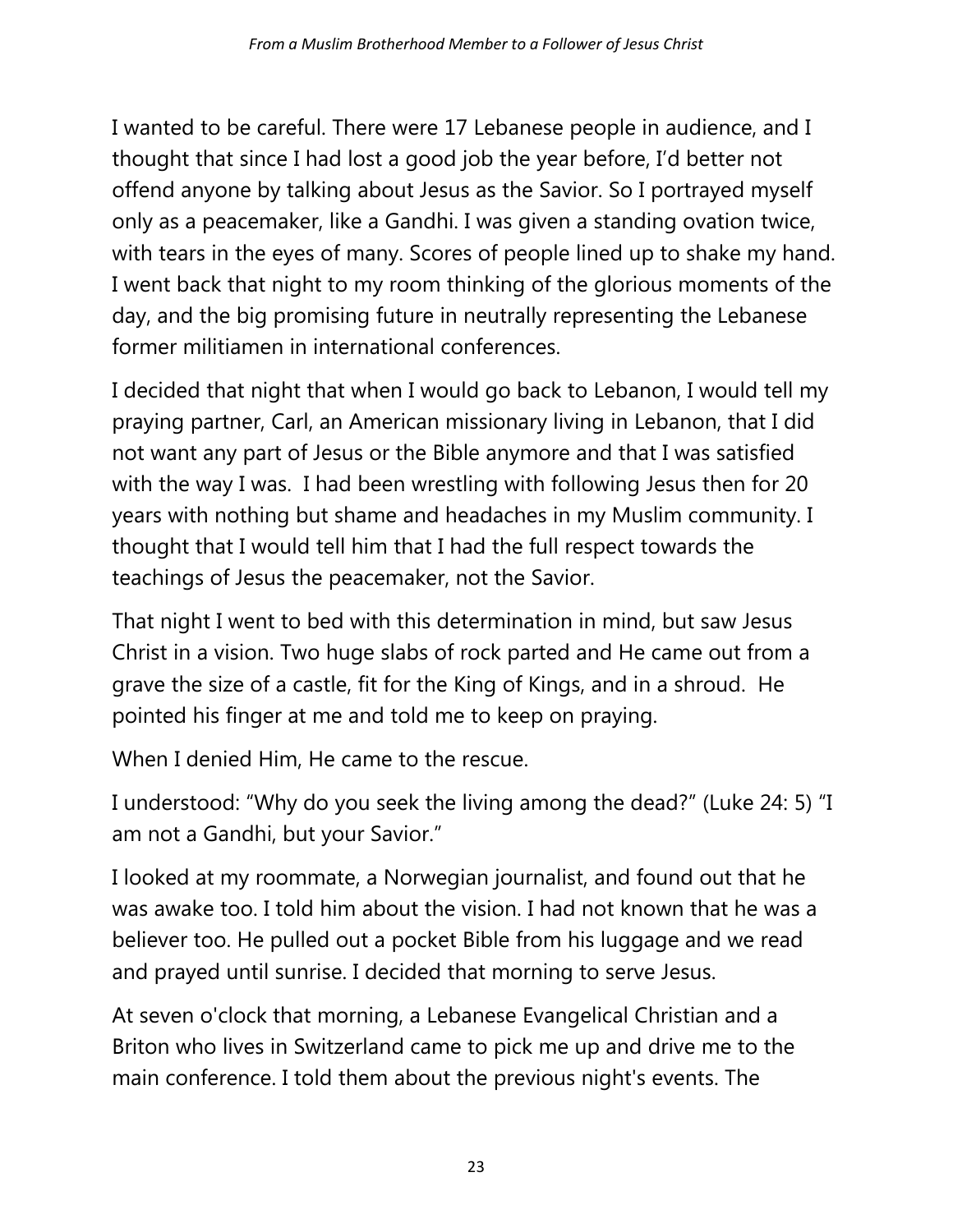Lebanese Christian's attitude was cynical, like that of a Jew towards a Gentile when Jesus walked the earth.

"I have served Jesus all my life and did not have such a dream or vision… You of all people … a Muslim would see Jesus," she snapped.

Nonetheless, I was on cloud nine for many days. The day after I returned to Lebanon, my praying partner, Carl, and I began planning for a National Prayer Breakfast in Lebanon which occurred in October 2000 with the participation of 150 people from all sects.

I started the meeting with readings from Isaiah where he prophesied that Lebanon would become a fertile field (Isaiah 29:17). Five speakers spoke and prayed at that event, two of them in the name of Jesus.

That year with Carl and other believers I planned to start prayer groups in the Lebanese parliament. I resigned from my full-time job as a journalist in order to serve the Lord and share the Gospel with Muslims in Beirut. However, my involvement in full time ministry lasted only six months since many dynamics were working against sharing the Gospel with Muslims in the streets of Beirut. I had to find other sources of income in order to provide for my family.

#### **The Lutheran Ministry**

That was also the year I met a Lutheran pastor, Dr. Bernhard Lutz, who used to come to Lebanon as a missionary and who became my best friend in Beirut. One day I stepped into an elevator and saw his friendly face. The gray-haired man shook my hand and gave me his business card. It read: "Middle East Lutheran Ministry." A thought struck my mind: since I was teaching two history courses at the American University of Beirut, and they included the Reformation, why not invite this Lutheran pastor to give a lecture in my class? He could get me off the hook for fifty minutes and the students would love it. As soon as I arrived home that afternoon I called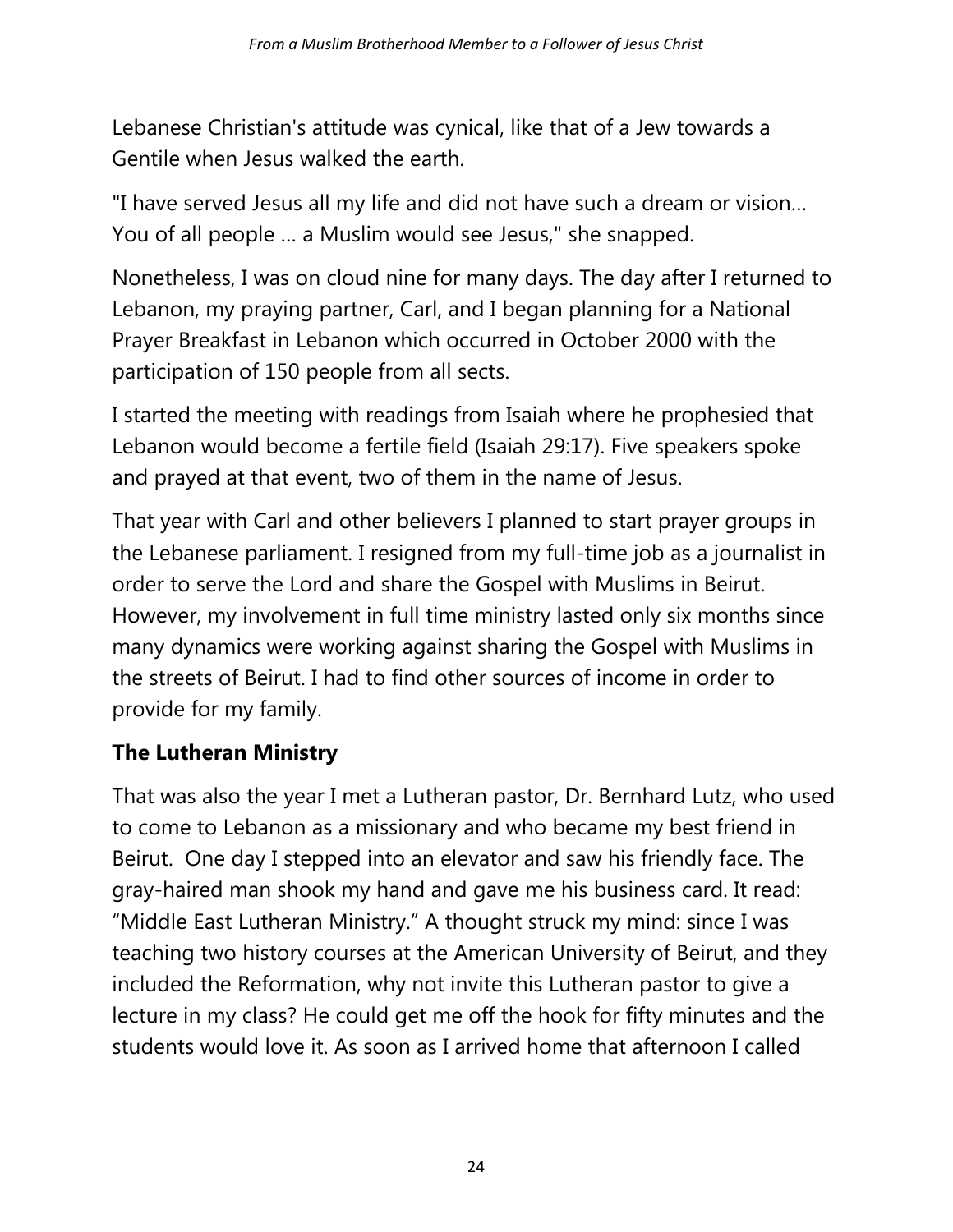him, and already that evening we were visiting together and planning a Bible study.

Bernie and I worked together as if we had known each other for ages. I introduced Bernie to a Palestinian soccer coach and his team, located at the Palestinian refugee camp near Beirut where Bernie visited and made friends with many refugees. Later we were able to help in supporting some of their soccer games, things that kept them out of mischief and away from Palestinian militias.

Bernie and I distributed Lutheran publications in the poor Shiite suburb of Beirut. We had an instrumental Syrian couple who held Bible studies in their house for Muslims and distributed Christian literature to their neighbors.

I took Bernie to meet Beirut's notables, cabinet ministers and members of the Lebanese parliament. We went to Bedouin communities and shared the Gospel with them in the Bekaa valley, a plain stretching between Mount Lebanon and Anti-Lebanon. I took him to an orphanage run by a Muslim follower of Jesus, a Bedouin chief who had been converted with the help of a Lutheran missionary in the 1950s. This Bedouin chief was teaching Muslim Bedouins the Bible in the heart of the land of Hezbollah, the Lebanese Shiite terrorist militia backed by Syria and Iran. At one point, we met a Hezbollah leader and his group, and shared with them the Gospel. I learned later that for Bernie they were scary moments as we waited for them to finish their prayers. But our strength was in the Lord. Bernie talked for 90 minutes (I translated for him) and answered all their questions over dinner. Later this Hezbollah group invited us to their annual ceremonies.

Bernie came only four months a year, so I was in charge of the Middle East Lutheran Ministry office in the Muslim part of Beirut the rest of the year. Also, during my annual vacations, I worked with an editorial board of the Sharif Bible, a version translated and contextualized for Muslims.

Earning a living in Beirut with four children (I had a new baby by then), the last two years were not easy. I had to work full time in two newspapers, and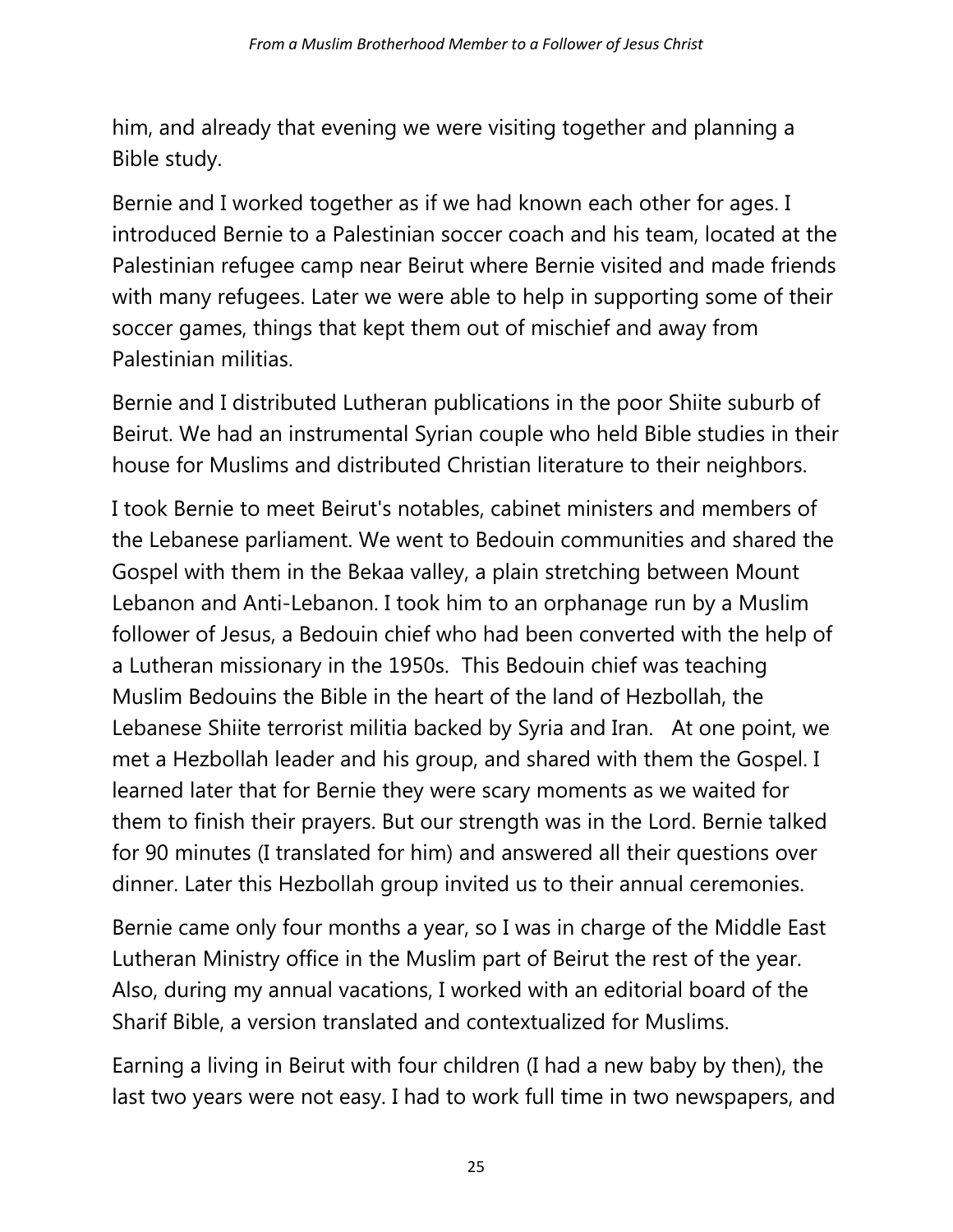work part time as a university professor to put bread on the table. I was working 16 hours a day. Even though I was thirsty for the Word of God, I was not able to read the Bible and lead a study more than a week. I even worked weekends. I prayed to God to provide me with work that would put me at His service because I felt that my spiritual life was deteriorating.

Bernie and I discovered while trying to start a Lutheran church in Lebanon that there is a law in Lebanon against planting new Protestant churches. This does not mean that Muslims have clout over the Lebanese government, but Catholic and Greek Orthodox churches were wielding their power over Protestants. The latter are attracting young people from other denominations, something old churches are against.

Bernie called me in October 2004 after I went to Qatar for a job interview and told me that there was no way the Lutheran church could help me serve the Lord in Lebanon full-time, and that the only way was to come to the United States. I told him that even though it meant that I would have to be uprooted from my homeland, so be it. I was ready to serve God, whether it is in America or Afghanistan.

Above all, I was excited about going to Concordia Seminary in Fort Wayne, Indiana, to study the Bible and become an ordained pastor.

I had a U.S. tourist visa, so I boarded a plane heading to Detroit, Michigan, with no written job contract or agreement. A friend in Lebanon called that "a leap in the dark." I believe it was "a leap in the light" - the Light of Jesus Christ. Søren Kierkegaard once called something like that "a leap of faith."

It took six months of wrestling with the U.S. immigration without income to get a work permit that would also allow me to go to seminary.

It was an emotional moment when I first walked Luther Drive, the road that goes from Luther's bronze statue to Kramer Chapel on the Concordia Theological Seminary campus. There I was, a former Muslim, a descendent from Muhammad's tribe, who had studied at the best Muslim Seminary in